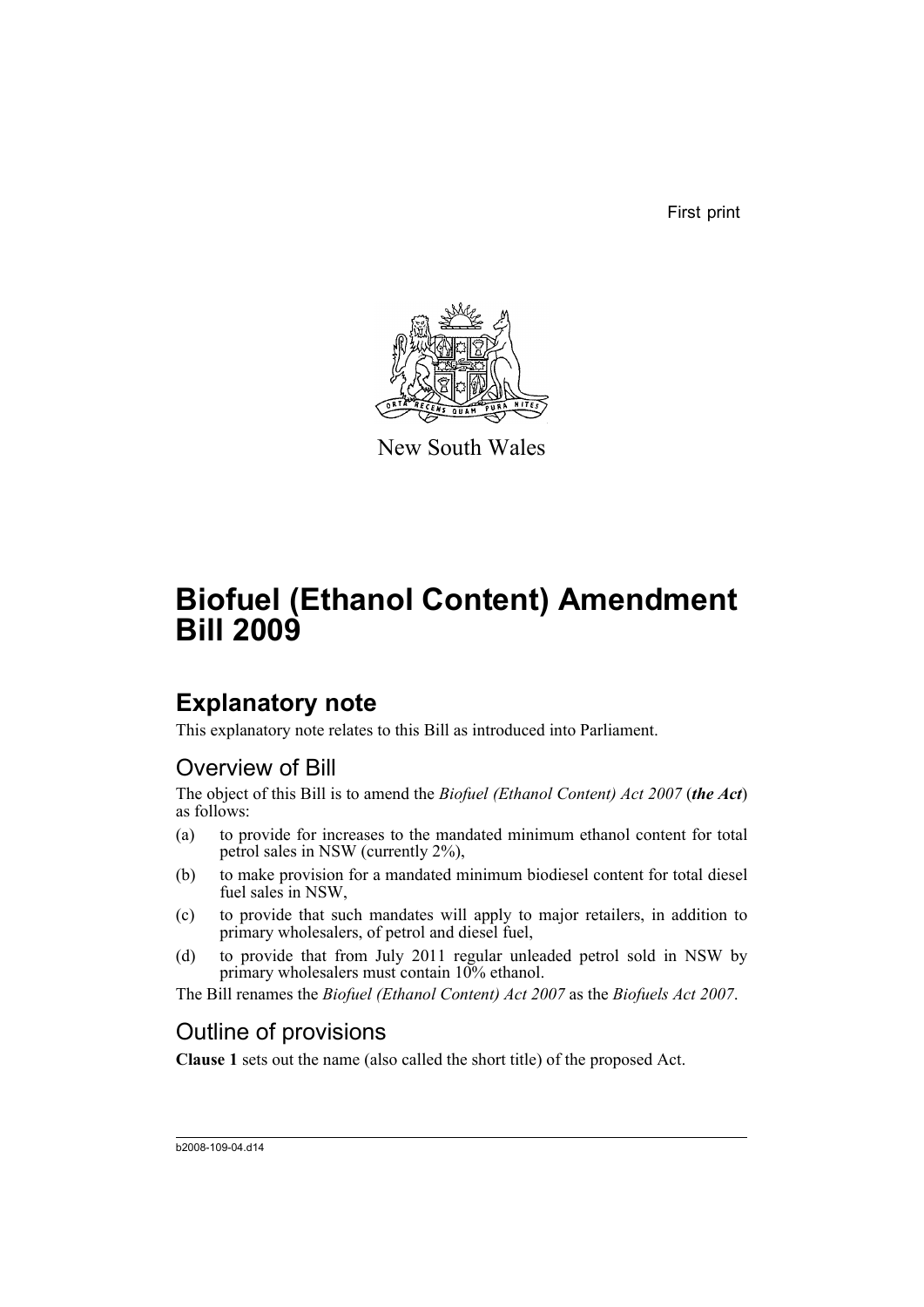Explanatory note

**Clause 2** provides for the commencement of the proposed Act on a day or days to be appointed by proclamation.

### **Schedule 1 Amendment of Biofuel (Ethanol Content) Act 2007 No 23**

#### **Minimum biofuel requirements**

Currently, the Act imposes a minimum ethanol percentage mandate on sales of petrol by a primary wholesaler to persons in NSW or for delivery in NSW.

**Schedule 1 [13]** substitutes Part 2 (substituted sections 6–9) of the Act to specify new minimum biofuel requirements imposed on primary wholesalers and major retailers, together known as volume fuel sellers.

At present, a primary wholesaler of petrol must ensure that the volume of ethanol sold by them (in the form of petrol-ethanol blend) during a certain period is not less than 2% of the volume of all petrol sold by them in that period. Substituted section 6 maintains that requirement, but provides that the percentage is to be increased to 4% from the beginning of 2010 and 6% from the beginning of 2011, respectively. The minimum ethanol percentage will now also apply to a major retailer.

Substituted section 7 imposes on a volume fuel seller a minimum biodiesel percentage in respect of the volume of all diesel fuel sold by the seller (in the form of biodiesel blend). On the commencement of the proposed section, the minimum biodiesel percentage will be 2%. This percentage is to be increased to 5% from the beginning of 2012.

Substituted section 8 provides that from July 2011, or a later date prescribed by the regulations, a primary wholesaler must not sell regular unleaded petrol (unleaded petrol that has a research octane number of less than 95) unless the petrol is petrol-ethanol blend that contains between 9% and 10% ethanol by volume (known as E10).

Only ethanol or biodiesel that complies with a standard prescribed by the regulations in respect of the sustainable manufacture of ethanol or biodiesel may be counted towards a minimum biofuel requirement.

Substituted section 9 substantially re-enacts provisions currently applying in respect of determining the volume of petrol sold and extends the provisions to the sale of diesel fuel.

**Schedule 1 [3] and [5]–[9]** insert or amend definitions in the Act, including definitions of *biodiesel*, *biodiesel blend*, *biofuel sustainability standard*, *diesel fuel*, *E10*, *ethanol, fuel wholesaler*, *major retailer*, *relevant period*, *primary wholesaler* and *volume fuel seller*, as a consequence of the new minimum biofuel requirements.

**Schedule 1 [10]** extends the application of the Act to now include both petrol and diesel fuel sales by a primary wholesaler and a major retailer, that is, a person operates or controls the operation of more than 20 service stations.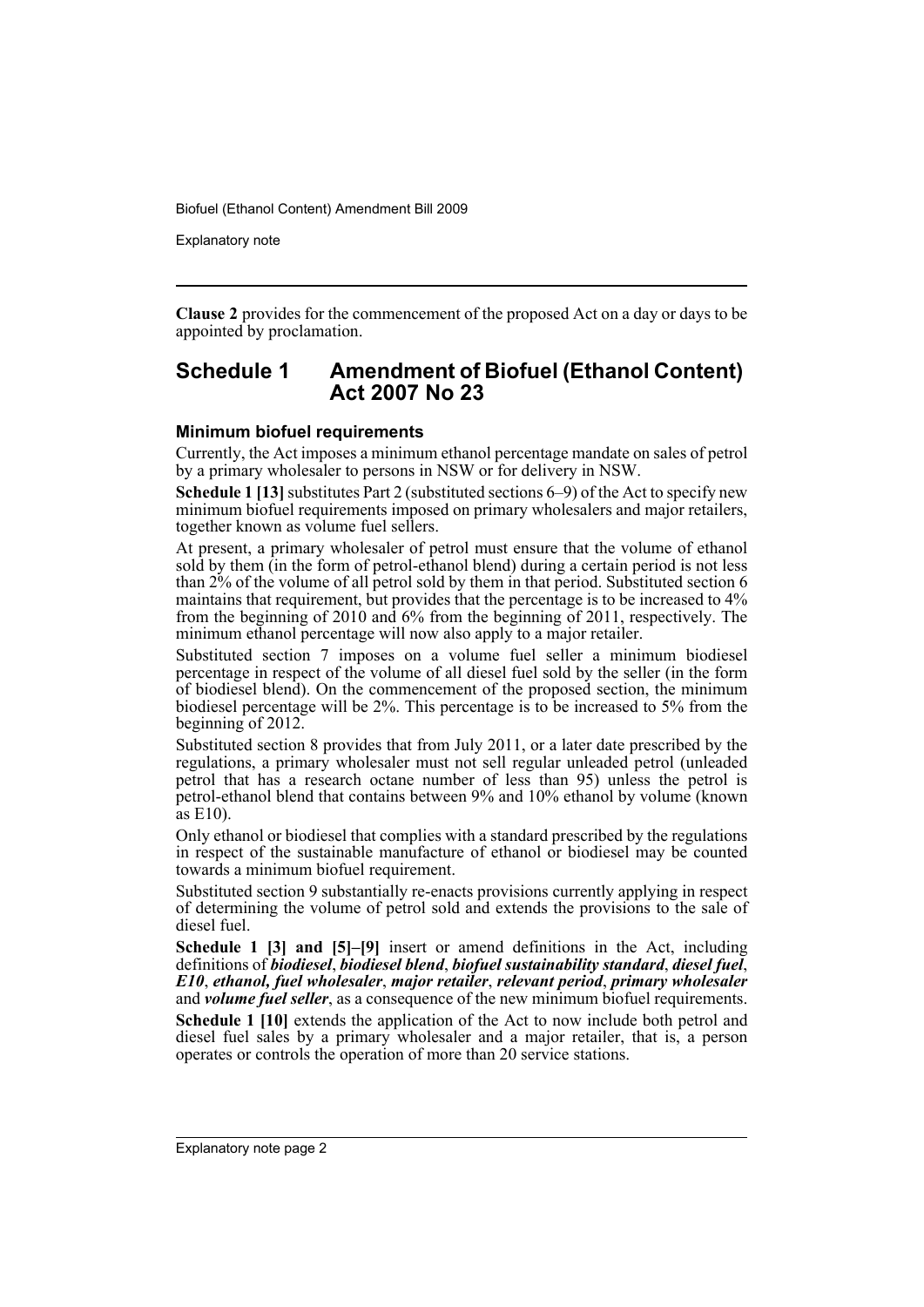Explanatory note

**Schedule 1 [12]** provides that the ethanol and biodiesel mandates (under substituted sections 6 and 7) do not apply to sales of petrol or diesel fuel by a primary wholesaler to a major retailer.

**Schedule 1 [4], [11], [14]–[21], [23] and [24]** make amendments consequential on the new minimum biofuel requirements.

**Schedule 1 [2]** changes the name of the Act from the *Biofuel (Ethanol Content) Act 2007* to the *Biofuels Act 2007* to reflect the additional biofuel (biodiesel) that will now be covered by the Act. **Schedule 1 [1]** amends the long title of the Act consequentially.

#### **Compliance**

**Schedule 1 [13]** also substitutes Part 3 (substituted sections 10–17) of the Act to make a number of changes in respect of offences, exemptions from and suspensions of minimum biofuel requirements and other compliance-related matters.

Substituted section 10 substantially re-enacts the current section that makes it an offence for a primary wholesaler of petrol to fail to comply with the minimum 2% ethanol sales volume requirement, but instead makes it an offence for a person to fail to comply with a minimum biofuel requirement.

Substituted sections 11 and 12 substantially re-enact the current requirements that primary wholesalers of petrol furnish returns and keep adequate records in respect of petrol and ethanol sales, extending the requirements to major retailers and to cover diesel fuel and biodiesel sales.

Substituted section 13 substantially re-enacts the current section that makes it an offence for a primary wholesaler to fail to furnish the required returns or keep the required records, or to furnish or keep returns or records containing false or misleading information. The offence will now also apply to major retailers.

Substituted section 14 substantially re-enacts the current section that authorises the Minister to publish information about compliance by primary wholesalers with the requirements of the Act, extending the authorisation to publication of information about compliance by major retailers.

Substituted section 15 substantially re-enacts the current exemption provisions that provide for the Minister to exempt a primary wholesaler from the 2% ethanol mandate, extending this to exemptions from a minimum biofuel requirement.

Substituted section 16 provides that the Minister may grant an E10 exemption to a person who is a small business selling petrol by retail or a business that sells petrol by retail for the fuelling of vessels or watercraft. An E10 exemption entitles the person to be sold regular unleaded petrol that is not E10 from a primary wholesaler.

Substituted section 17 substantially re-enacts the current suspension provisions that provide for the Minister to suspend the operation of the minimum 2% ethanol mandate, extending this to suspensions of a minimum biofuel requirement.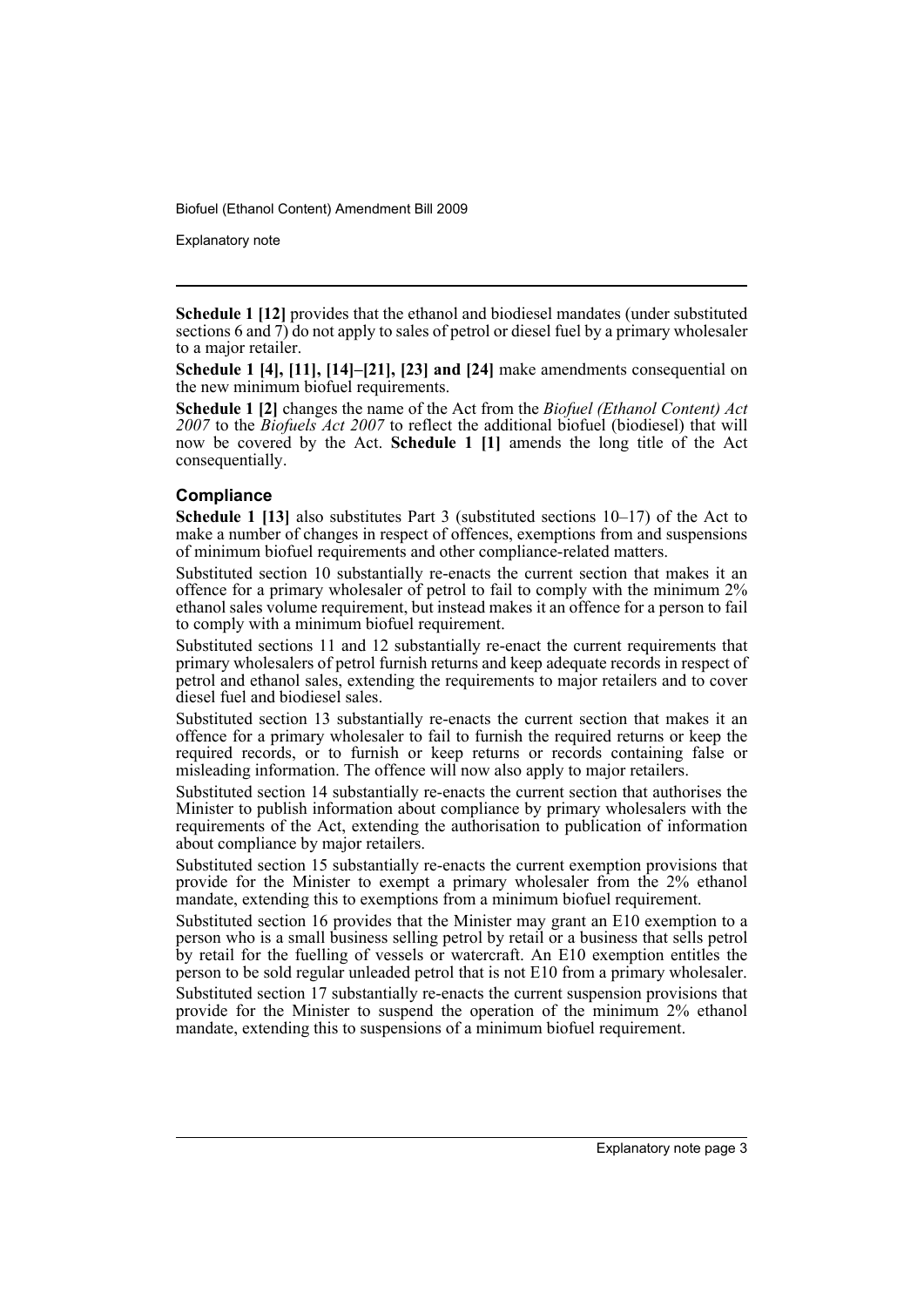Explanatory note

#### **Miscellaneous amendments**

**Schedule 1 [22]** provides that the Director-General of the Department of Lands (or his or her nominee) is to chair the Expert Panel that advises the Minister on any proposed exemption from or suspension of a minimum biofuel requirement. The current chair, the Director-General of the Department of State and Regional Development (or his or her nominee), will now be a member of the Expert Panel. The Secretary of the Treasury (or the Secretary's nominee) will also be a member of the Expert Panel. The item also amends the current Expert Panel provisions consequential on the new minimum biofuel requirements.

**Schedule 1 [25]** repeals a redundant provision and inserts a new provision that permits the Minister to delegate his or her functions under the Act.

**Schedule 1 [26]** provides for the making of savings and transitional regulations consequent on the enactment of the proposed Act and inserts savings and transitional provisions consequent on the amendments.

**Schedule 1 [27]** updates references to a Department.

### **Schedule 2 Amendment of other Acts**

**Schedule 2.1 and 2.2** amend the *Fines Act 1996* and the *Miscellaneous Acts (Local Court) Amendment Act 2007*, respectively, as a consequence of the renaming of the *Biofuel (Ethanol Content) Act 2007* as the *Biofuels Act 2007* by Schedule 1 [2] and the renumbering of provisions by Schedule 1  $[14]$ .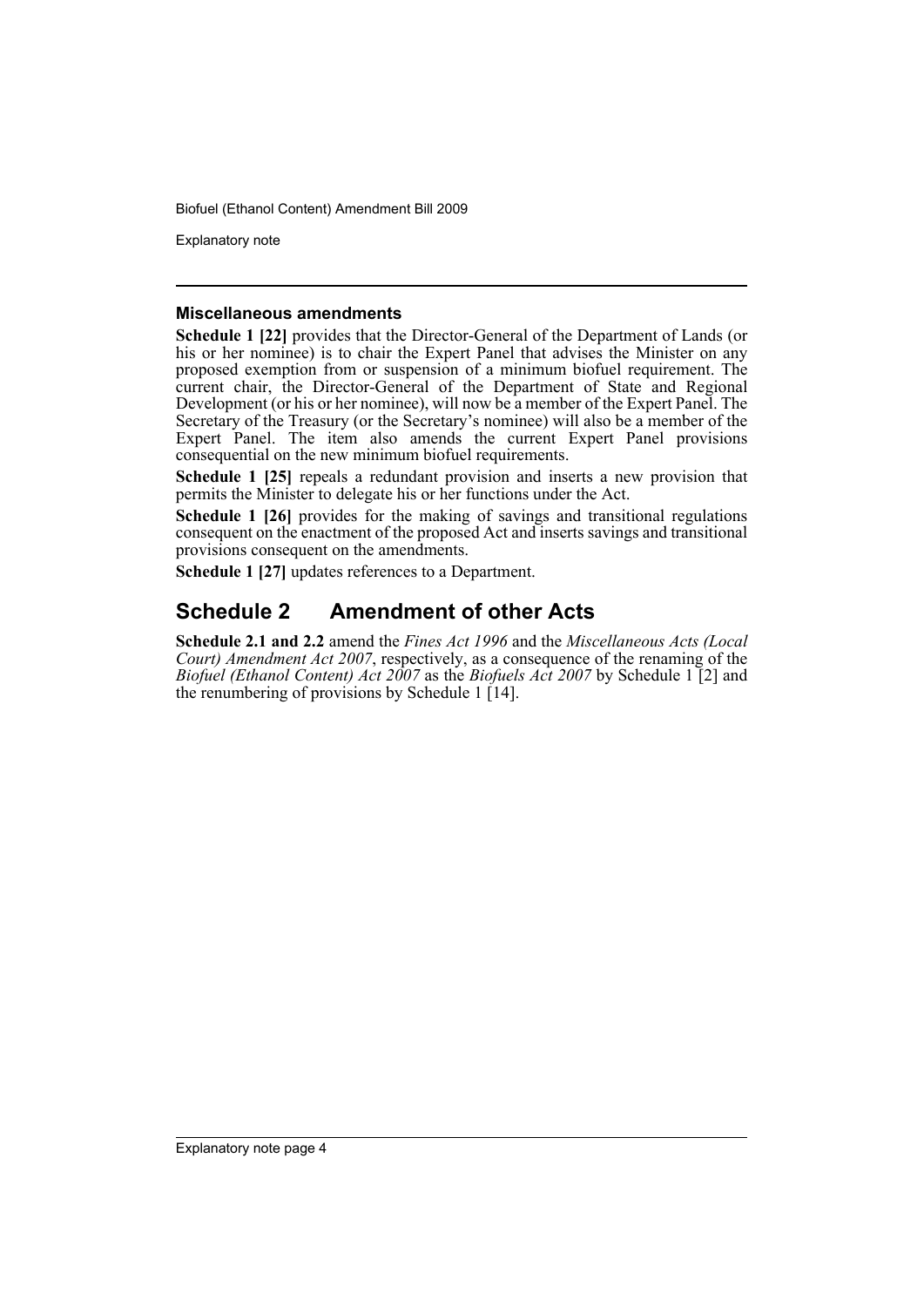First print



New South Wales

# **Biofuel (Ethanol Content) Amendment Bill 2009**

## **Contents**

|   |                                                                  | Page |
|---|------------------------------------------------------------------|------|
| 1 | Name of Act                                                      |      |
|   | 2 Commencement                                                   |      |
|   | Schedule 1 Amendment of Biofuel (Ethanol Content) Act 2007 No 23 | 3    |
|   | Schedule 2 Amendment of other Acts                               | 16   |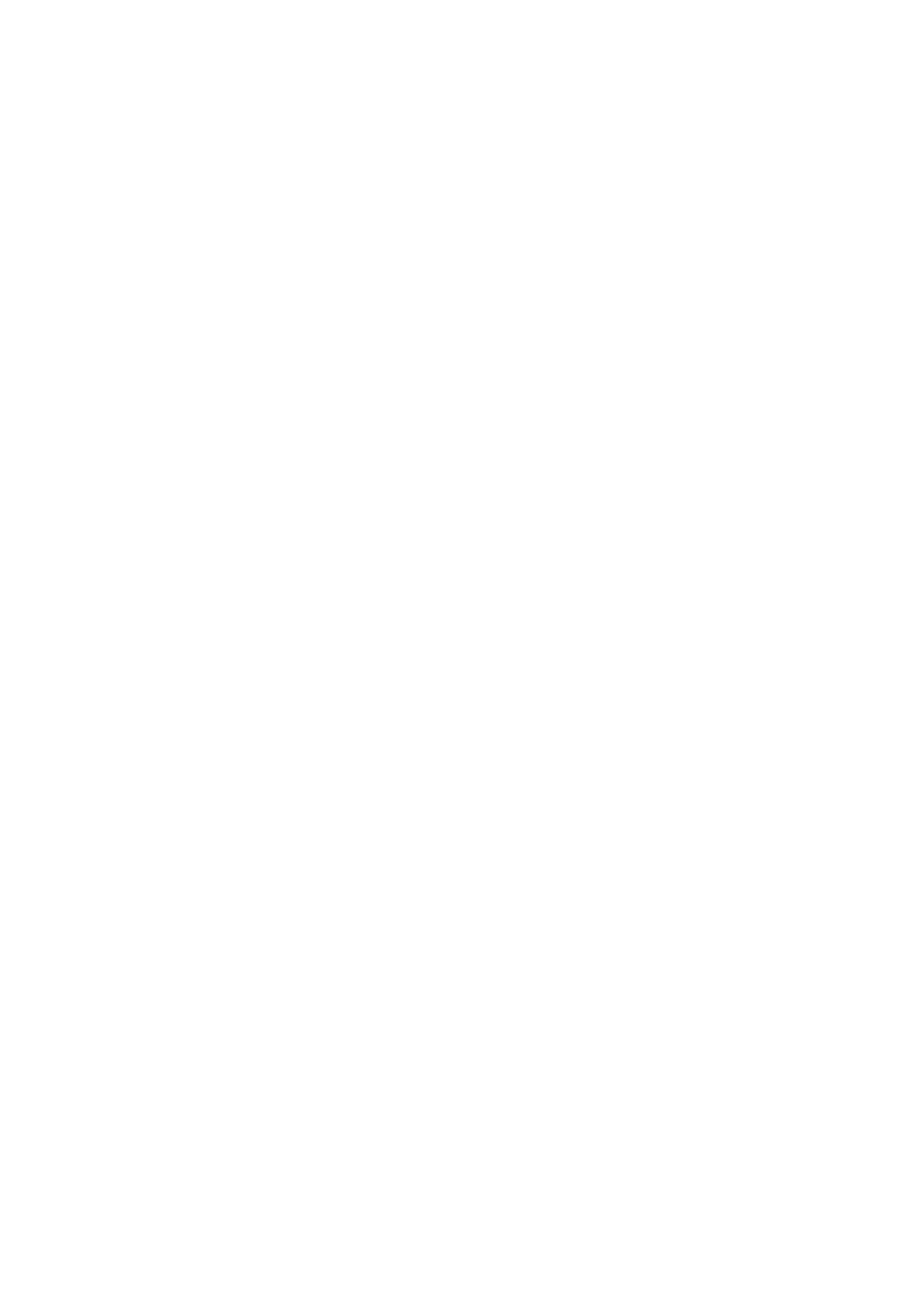

New South Wales

# **Biofuel (Ethanol Content) Amendment Bill 2009**

No , 2009

### **A Bill for**

An Act to amend the *Biofuel (Ethanol Content) Act 2007* to make further provision with respect to the required ethanol content in petrol sold in NSW and to make provision with respect to a required biodiesel content in diesel fuel; and for other purposes.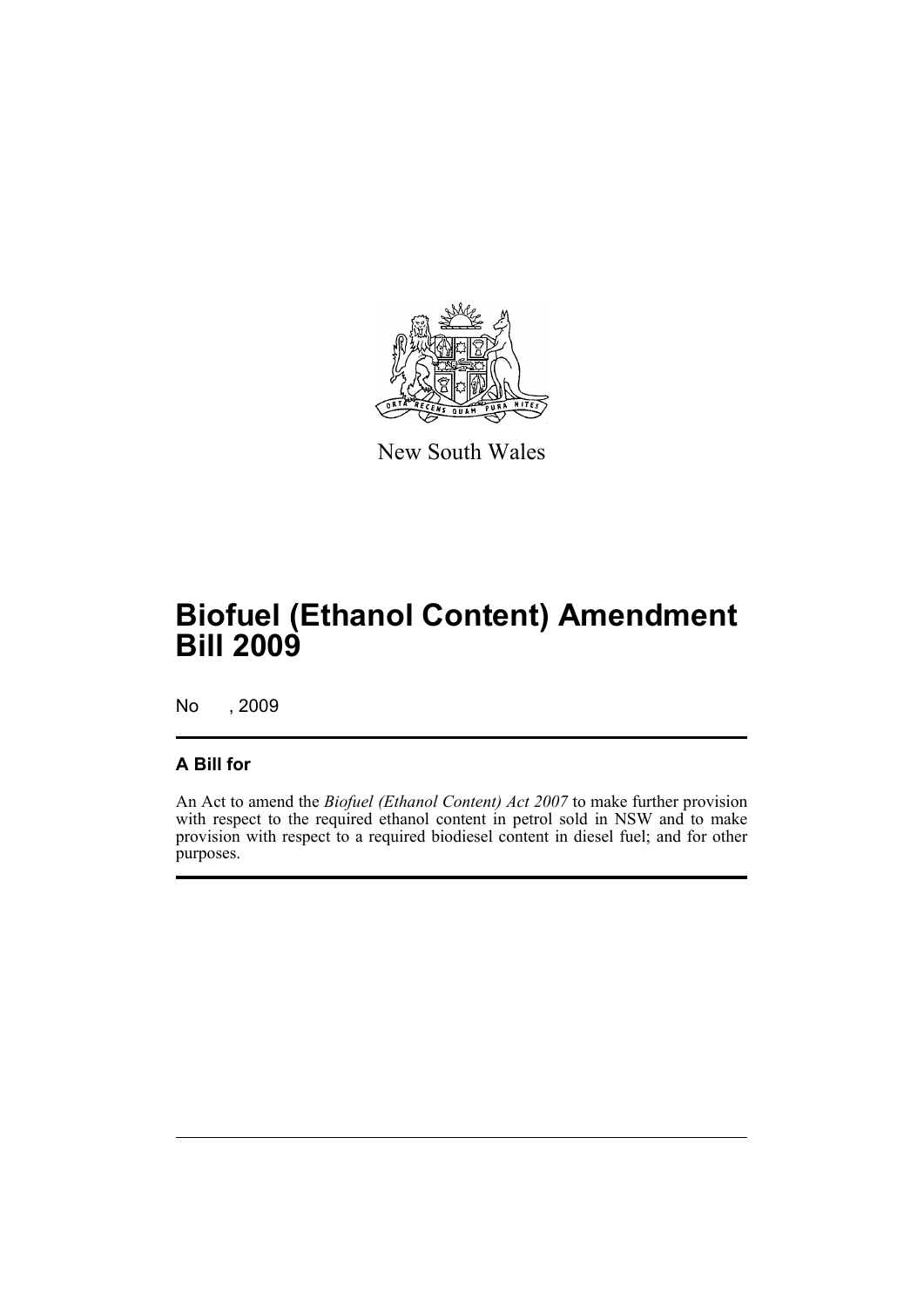<span id="page-7-1"></span><span id="page-7-0"></span>

| The Legislature of New South Wales enacts:<br>1                       |               |  |
|-----------------------------------------------------------------------|---------------|--|
| Name of Act                                                           | $\mathcal{P}$ |  |
| This Act is the <i>Biofuel (Ethanol Content) Amendment Act 2009</i> . | 3             |  |
| Commencement                                                          | 4             |  |
| This Act commences on a day or days to be appointed by proclamation.  | 5             |  |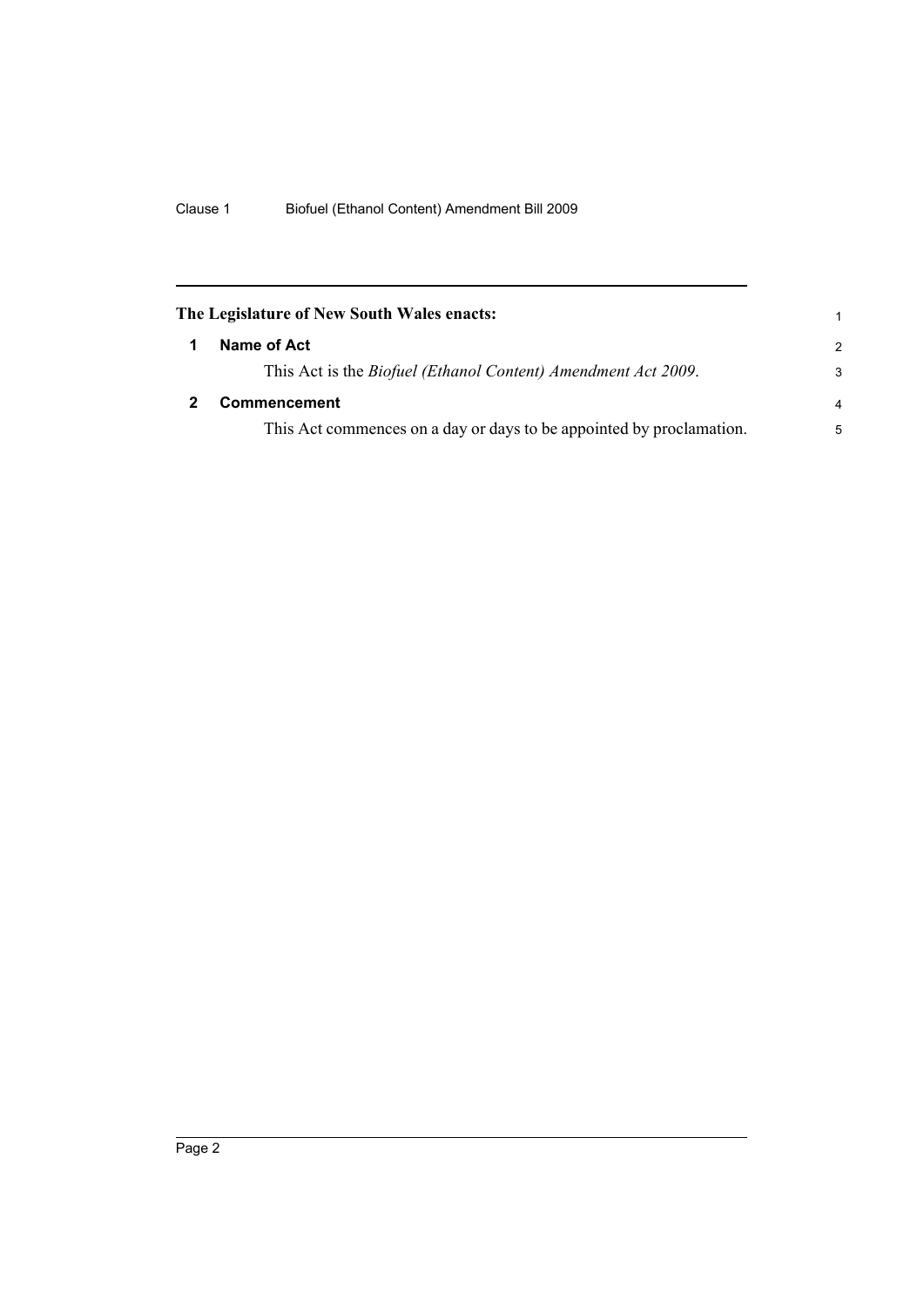Amendment of Biofuel (Ethanol Content) Act 2007 No 23 Schedule 1

<span id="page-8-0"></span>

|       | <b>Schedule 1</b><br><b>Amendment of Biofuel (Ethanol Content)</b><br><b>Act 2007 No 23</b>                                                                                                             | $\mathbf{1}$<br>2   |
|-------|---------------------------------------------------------------------------------------------------------------------------------------------------------------------------------------------------------|---------------------|
| [1]   | Long title                                                                                                                                                                                              | 3                   |
|       | Omit "to provide for a minimum ethanol content requirement in respect of the<br>total volume of petrol sales in the State".                                                                             | 4<br>5              |
|       | Insert instead "to provide for a minimum ethanol and biodiesel content<br>requirement in respect of petrol and diesel fuel sales in the State".                                                         | 6<br>$\overline{7}$ |
| [2]   | <b>Section 1 Name of Act</b>                                                                                                                                                                            | 8                   |
|       | Omit "Biofuel (Ethanol Content) Act 2007".                                                                                                                                                              | 9                   |
|       | Insert instead "Biofuels Act 2007".                                                                                                                                                                     | 10                  |
| $[3]$ | <b>Section 3 Definitions</b>                                                                                                                                                                            | 11                  |
|       | Insert in alphabetical order in section $3(1)$ :                                                                                                                                                        | 12                  |
|       | biodiesel means a diesel fuel obtained by esterification of oil<br>derived from plants or animals.                                                                                                      | 13<br>14            |
|       | <b>biodiesel blend</b> means diesel fuel that contains biodiesel (such as<br>the fuel known as B5).                                                                                                     | 15<br>16            |
|       | <b>biofuel sustainability standard</b> means a standard, in respect of<br>the sustainable manufacture of ethanol or biodiesel, prescribed by<br>the regulations for the purposes of this definition.    | 17<br>18<br>19      |
|       | diesel fuel means a petroleum-based fuel (whether or not<br>containing biodiesel) for internal combustion engines that is sold<br>as diesel fuel or as a biodiesel blend.                               | 20<br>21<br>22      |
|       | <b>E10</b> means petrol-ethanol blend that contains between 9% and<br>10% ethanol by volume, being ethanol that complies with a<br>biofuel sustainability standard.                                     | 23<br>24<br>25      |
|       | ethanol means ethanol derived from renewable biological<br>feedstock.                                                                                                                                   | 26<br>27            |
|       | <i>fuel wholesaler</i> means a person engaged in a business of selling<br>petrol or diesel fuel for resale (whether or not that business also<br>involves the sale of petrol or diesel fuel by retail). | 28<br>29<br>30      |
|       | <i>major retailer</i> is defined in section 4A.                                                                                                                                                         | 31                  |
|       | <i>minimum biofuel requirement</i> means a requirement imposed by<br>section $6, 7$ or $8.$                                                                                                             | 32<br>33            |
|       | <i>regular unleaded petrol</i> means unleaded petrol that has a<br>research octane number of less than 95.                                                                                              | 34<br>35            |
|       | <i>volume fuel seller</i> means a major retailer or primary wholesaler.                                                                                                                                 | 36                  |
|       |                                                                                                                                                                                                         |                     |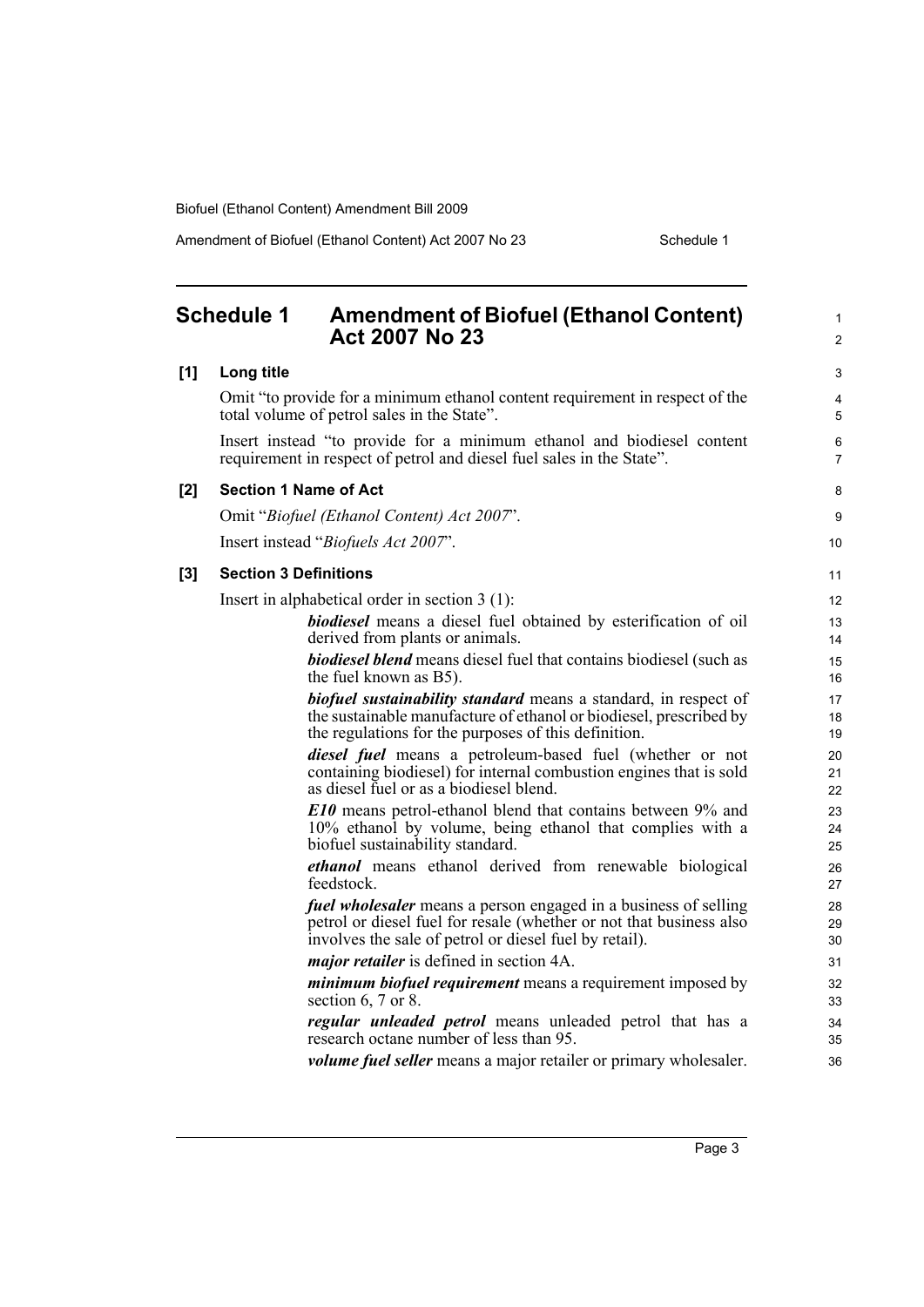| Schedule 1<br>Amendment of Biofuel (Ethanol Content) Act 2007 No 23                                                                                                                                                                                                     |  |
|-------------------------------------------------------------------------------------------------------------------------------------------------------------------------------------------------------------------------------------------------------------------------|--|
| Section 3 (1), definition of "Expert Panel"<br>[4]<br>Omit "section 20". Insert instead "section 24".                                                                                                                                                                   |  |
|                                                                                                                                                                                                                                                                         |  |
| Section 3 (1), definition of "petrol wholesaler"<br>[5]<br>Omit the definition.                                                                                                                                                                                         |  |
|                                                                                                                                                                                                                                                                         |  |
| Section 3 (1), definition of "relevant period"<br>[6]                                                                                                                                                                                                                   |  |
| Omit the definition. Insert instead:                                                                                                                                                                                                                                    |  |
| <i>relevant period</i> —see subsection (1A).                                                                                                                                                                                                                            |  |
| Section 3 (1A)<br>[7]                                                                                                                                                                                                                                                   |  |
| Insert after section $3(1)$ :                                                                                                                                                                                                                                           |  |
| (1A)<br>Each of the 3-month periods that starts at the beginning of<br>October, January, April and July in each year is a relevant period<br>for the purposes of this Act. The regulations can change what is<br>a <i>relevant period</i> for the purposes of this Act. |  |
| [8]<br><b>Section 4</b>                                                                                                                                                                                                                                                 |  |
| Omit the section. Insert instead:                                                                                                                                                                                                                                       |  |
| 4<br><b>Primary wholesalers</b>                                                                                                                                                                                                                                         |  |
| In this Act:<br>(1)                                                                                                                                                                                                                                                     |  |
| <i>primary wholesaler</i> means a fuel wholesaler who operates or<br>supplies petrol or diesel fuel from any of the following facilities<br>(whether or not in New South Wales) in connection with fuel<br>wholesaling:                                                 |  |
| an oil refinery,<br>(a)                                                                                                                                                                                                                                                 |  |
| a shipping facility,<br>(b)                                                                                                                                                                                                                                             |  |
| a facility to which petrol or diesel fuel is shipped by<br>(c)<br>pipeline from an oil refinery or a shipping facility,                                                                                                                                                 |  |
| a facility to which petrol or diesel fuel is supplied by<br>(d)<br>pipeline from a facility referred to in paragraph $(c)$ .                                                                                                                                            |  |
| (2)<br>The regulations may include any other fuel wholesaler or class of<br>fuel wholesalers in the definition of <i>primary wholesaler</i> .                                                                                                                           |  |
| A regulation under subsection (2) may apply to a fuel wholesaler<br>(3)<br>generally or may be limited so as to apply only to the primary<br>wholesaling of petrol or to the primary wholesaling of diesel fuel.                                                        |  |
| (4)<br>The regulations may exclude a person or class of persons from<br>the definition of <i>primary</i> wholesaler.                                                                                                                                                    |  |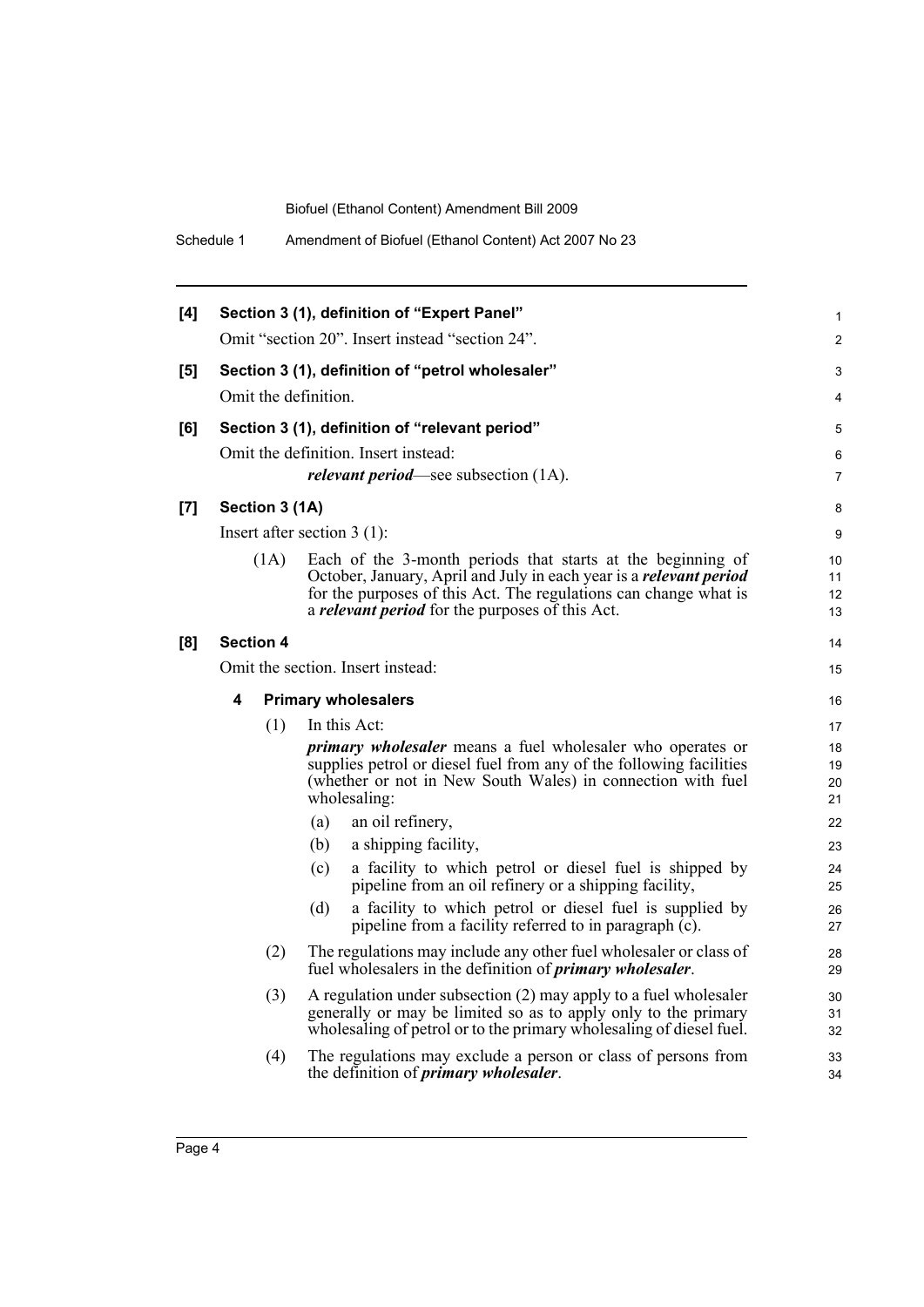#### Amendment of Biofuel (Ethanol Content) Act 2007 No 23 Schedule 1

| [9]    |            | <b>Section 4A</b> |                                                                                                                                                                                                                                                                                                                   | 1                          |
|--------|------------|-------------------|-------------------------------------------------------------------------------------------------------------------------------------------------------------------------------------------------------------------------------------------------------------------------------------------------------------------|----------------------------|
|        |            |                   | Insert after section 4:                                                                                                                                                                                                                                                                                           | $\overline{c}$             |
|        | <b>4A</b>  |                   | <b>Major retailers</b>                                                                                                                                                                                                                                                                                            | 3                          |
|        |            | (1)               | In this Act:                                                                                                                                                                                                                                                                                                      | 4                          |
|        |            |                   | <i>major retailer</i> means a person who operates or controls the<br>operation of more than 20 service stations.                                                                                                                                                                                                  | 5<br>6                     |
|        |            | (2)               | The regulations may include any other person or class of persons<br>in the definition of <i>major retailer</i> .                                                                                                                                                                                                  | 7<br>8                     |
|        |            | (3)               | The regulations may exclude a person or class of persons from<br>the definition of <i>major retailer</i> .                                                                                                                                                                                                        | 9<br>10                    |
|        |            | (4)               | In this section, <i>service station</i> means a building or place used for<br>the fuelling of motor vehicles involving the sale by retail of petrol<br>or diesel fuel, whether or not any other fuel or other product is<br>sold there and whether or not the building or place is used for any<br>other purpose. | 11<br>12<br>13<br>14<br>15 |
| $[10]$ | <b>NSW</b> |                   | Section 5 Act applies only to sales to person in NSW or for delivery in                                                                                                                                                                                                                                           | 16<br>17                   |
|        |            |                   | Omit "petrol by a primary wholesaler" from section 5 (1).                                                                                                                                                                                                                                                         | 18                         |
|        |            |                   | Insert instead "petrol or diesel fuel by a volume fuel seller".                                                                                                                                                                                                                                                   | 19                         |
| $[11]$ |            |                   | Section 5 (2) and (3)                                                                                                                                                                                                                                                                                             | 20                         |
|        |            |                   | Insert "or diesel fuel" after "petrol" wherever occurring.                                                                                                                                                                                                                                                        | 21                         |
| $[12]$ |            | Section 5 (2A)    |                                                                                                                                                                                                                                                                                                                   | 22                         |
|        |            |                   | Insert after section $5(2)$ :                                                                                                                                                                                                                                                                                     | 23                         |
|        |            | (2A)              | Sections 6 and 7 do not apply to a sale of petrol or diesel fuel by<br>a primary wholesaler to a major retailer.                                                                                                                                                                                                  | 24<br>25                   |
| $[13]$ |            | Parts 2 and 3     |                                                                                                                                                                                                                                                                                                                   | 26                         |
|        |            |                   | Omit the Parts. Insert instead:                                                                                                                                                                                                                                                                                   | 27                         |
|        | Part 2     |                   | <b>Minimum biofuel requirements</b>                                                                                                                                                                                                                                                                               | 28                         |
|        | 6          |                   | Minimum ethanol requirement for volume fuel sellers                                                                                                                                                                                                                                                               | 29                         |
|        |            | (1)               | A volume fuel seller must ensure that the volume of ethanol sold<br>by the seller (in petrol-ethanol blend) during a relevant period is<br>not less than the minimum ethanol percentage of the total volume                                                                                                       | 30<br>31<br>32             |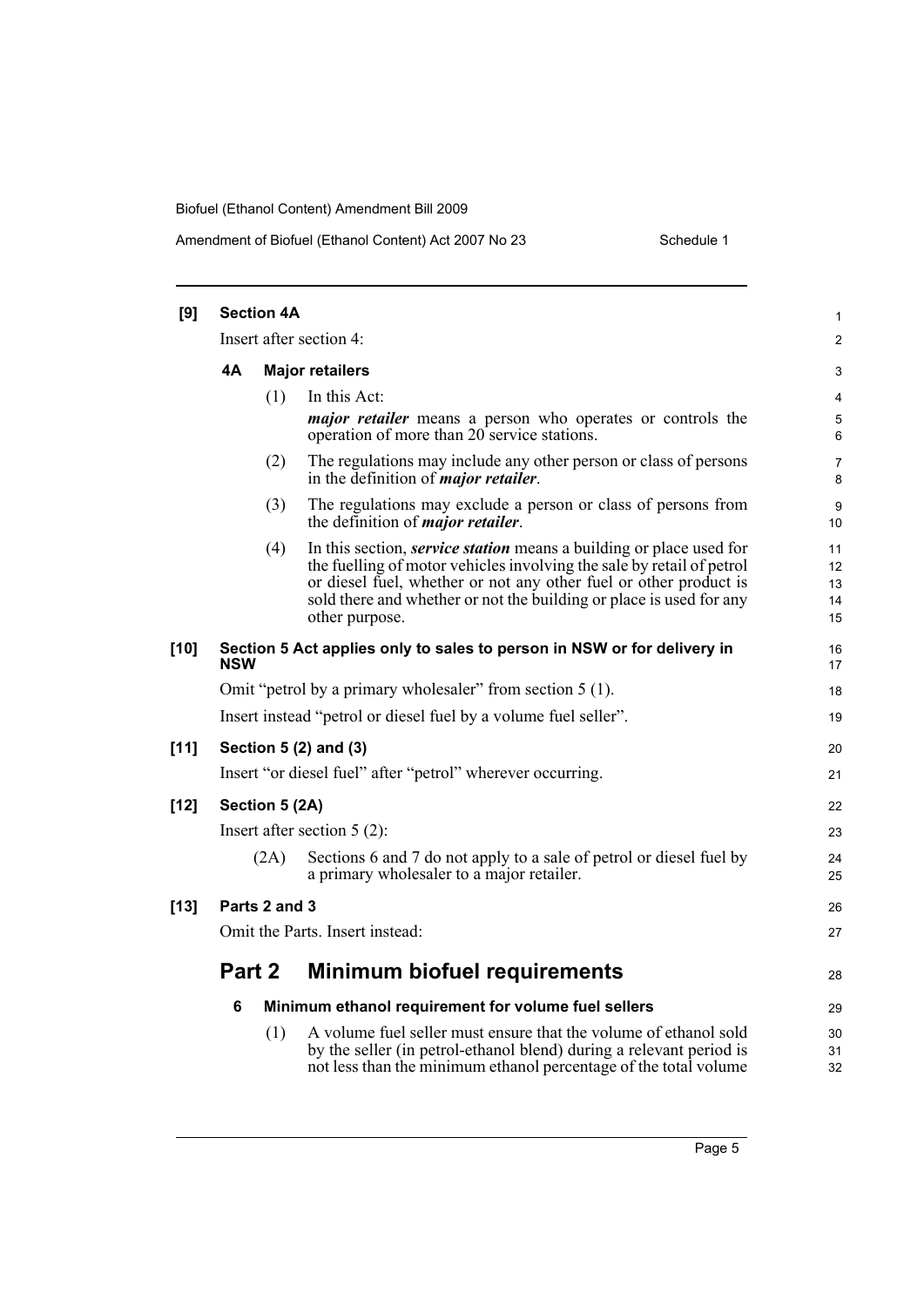of all petrol (including petrol-ethanol blend) sold by the seller during the relevant period.

- (2) The *minimum ethanol percentage* is:
	- (a) 2% for any relevant period before a relevant period to which paragraph (b) or (c) applies, or
	- (b) 4% for a relevant period that starts on or after 1 January 2010 other than a relevant period to which paragraph (c) applies, or
	- (c) 6% for a relevant period that starts on or after 1 January 2011.
- (3) Only ethanol that complies with a biofuel sustainability standard may be counted towards the volume of ethanol sold for the purposes of this section.

#### **7 Minimum biodiesel requirement for volume fuel sellers**

- (1) A volume fuel seller must ensure that the volume of biodiesel sold by the seller (in biodiesel blend) during a relevant period is not less than the minimum biodiesel percentage of the total volume of all diesel fuel (including biodiesel blend) sold by the seller during the relevant period.
- (2) The minimum biodiesel percentage is:
	- (a) 2% for any relevant period before a relevant period to which paragraph (b) applies, or
	- (b) 5% for a relevant period that starts on or after 1 January 2012.
- (3) Only biodiesel that complies with a biofuel sustainability standard may be counted towards the volume of biodiesel sold for the purposes of this section.

#### **8 Regular unleaded petrol to be E10**

(1) A primary wholesaler must not sell regular unleaded petrol unless the petrol is E10.

**Note.** *E10* is defined in section 3 (1) to mean petrol-ethanol blend that contains between 9% and 10% ethanol by volume, being ethanol that complies with a biofuel sustainability standard.

(2) This section takes effect on 1 July 2011 or on a later date that is prescribed by the regulations as the start date for the purposes of this section.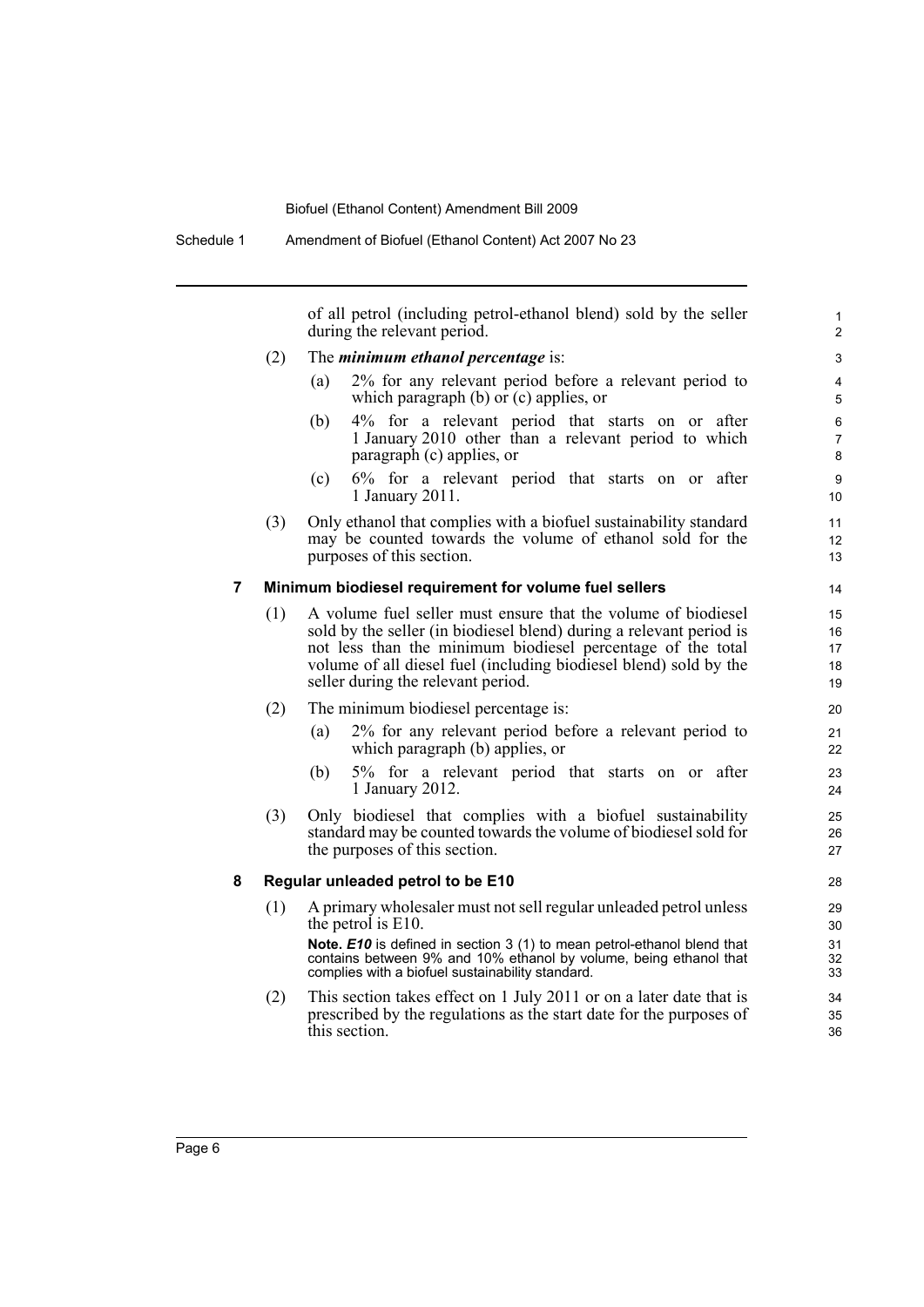#### Amendment of Biofuel (Ethanol Content) Act 2007 No 23 Schedule 1

(3) A regulation to prescribe a date as a later start date for the purposes of this section cannot be made except on the recommendation of the Minister. The Minister is not to recommend the making of such a regulation unless the Minister has first obtained the advice of the Expert Panel on the proposed regulation. (4) In providing its advice, the Expert Panel is to consult with the relevant industry about the proposed start date. (5) This section does not apply in respect of sales of petrol by a primary wholesaler to a person who is the holder of an E10 exemption under section  $1\overline{6}$ , in accordance with any conditions of that exemption. **9 Method for determining volumes of petrol and biodiesel** (1) For the purpose of determining the volume of petrol sold by a volume fuel seller, the volume of petrol that is petrol-ethanol blend is to be determined as the combined volume of petrol and ethanol in the petrol-ethanol blend (that is, by including the volume of the ethanol). (2) For the purpose of determining the volume of diesel fuel sold by a volume fuel seller, the volume of diesel fuel that is biodiesel blend is to be determined as the combined volume of diesel fuel and biodiesel in the biodiesel blend (that is, by including the volume of the biodiesel). (3) The regulations may provide for the way in which the volume of petrol, ethanol, diesel fuel and biodiesel is to be determined for the purposes of this Act. **Part 3 Compliance 10 Offence—failure to comply with minimum biofuel requirements** (1) A person who fails to comply with a minimum biofuel requirement is guilty of an offence. Maximum penalty: (a) in the case of a first offence—100 penalty units, or (b) in the case of a second or subsequent offence—1,000 penalty units. (2) It is a defence to a prosecution for a failure to comply with a minimum biofuel requirement if the defendant proves that the defendant took all reasonable steps to comply with the requirement. 10 11 12 13 14 15 16 17 18 19  $20$ 21 22 23 24 25 26 27 28 29 30 31 32 33 34 35 36 37 38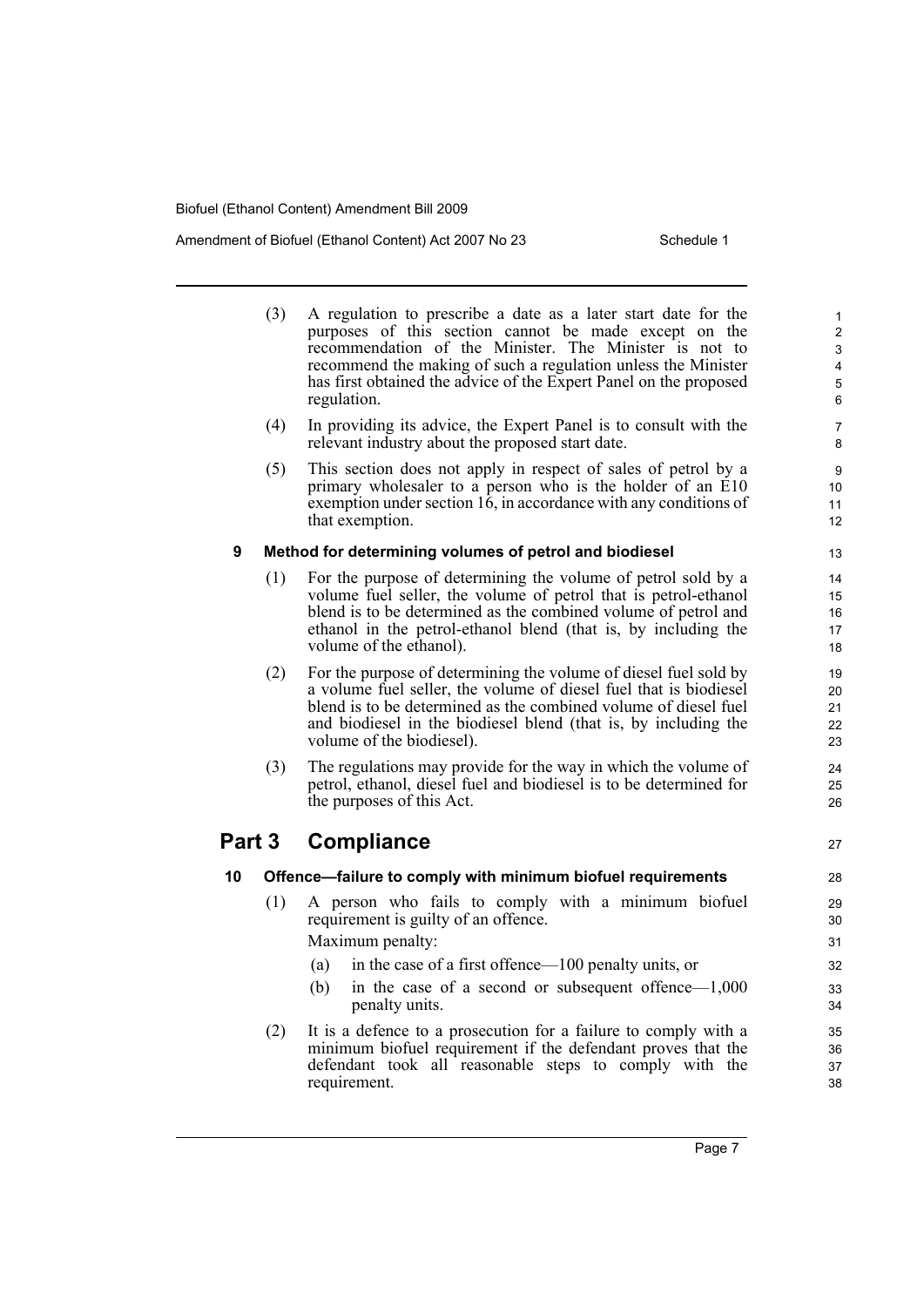Schedule 1 Amendment of Biofuel (Ethanol Content) Act 2007 No 23

(3) The regulations may make provision for or with respect to prescribing actions the taking of which by a volume fuel seller will constitute the taking of reasonable steps to comply with a biofuel requirement.

(4) The regulations do not prevent a volume fuel seller from proving that other actions taken by the volume fuel seller constitute the taking of reasonable steps to comply with a biofuel requirement.

#### **11 Returns by volume fuel sellers**

- (1) A volume fuel seller must furnish a return to the Director-General within 1 month after the end of each relevant period.
- (2) The return is to specify the following information in respect of sales of petrol and diesel fuel by the volume fuel seller during the relevant period:
	- (a) the total volume of petrol sold (including petrol-ethanol blend),
	- (b) the total volume of ethanol sold (in the form of petrol-ethanol blend),
	- (c) the total volume of diesel fuel sold (including biodiesel blend),
	- (d) the total volume of biodiesel sold (in the form of biodiesel blend),
	- (e) such other information as may be prescribed by the regulations.
- (3) The return is to be in such form as the Director-General may from time to time require and notify to volume fuel sellers.

#### **12 Keeping of records by volume fuel sellers**

- (1) A volume fuel seller must keep such records in respect of sales of petrol and diesel fuel by the volume fuel seller as may be necessary to enable the volume fuel seller to furnish the returns required by section 11.
- (2) Those records are to include records of such transactions and other matters in connection with petrol and diesel fuel sales as the regulations may require.
- (3) The regulations may prescribe the form and manner in which records are to be kept and the period for which records are to be retained.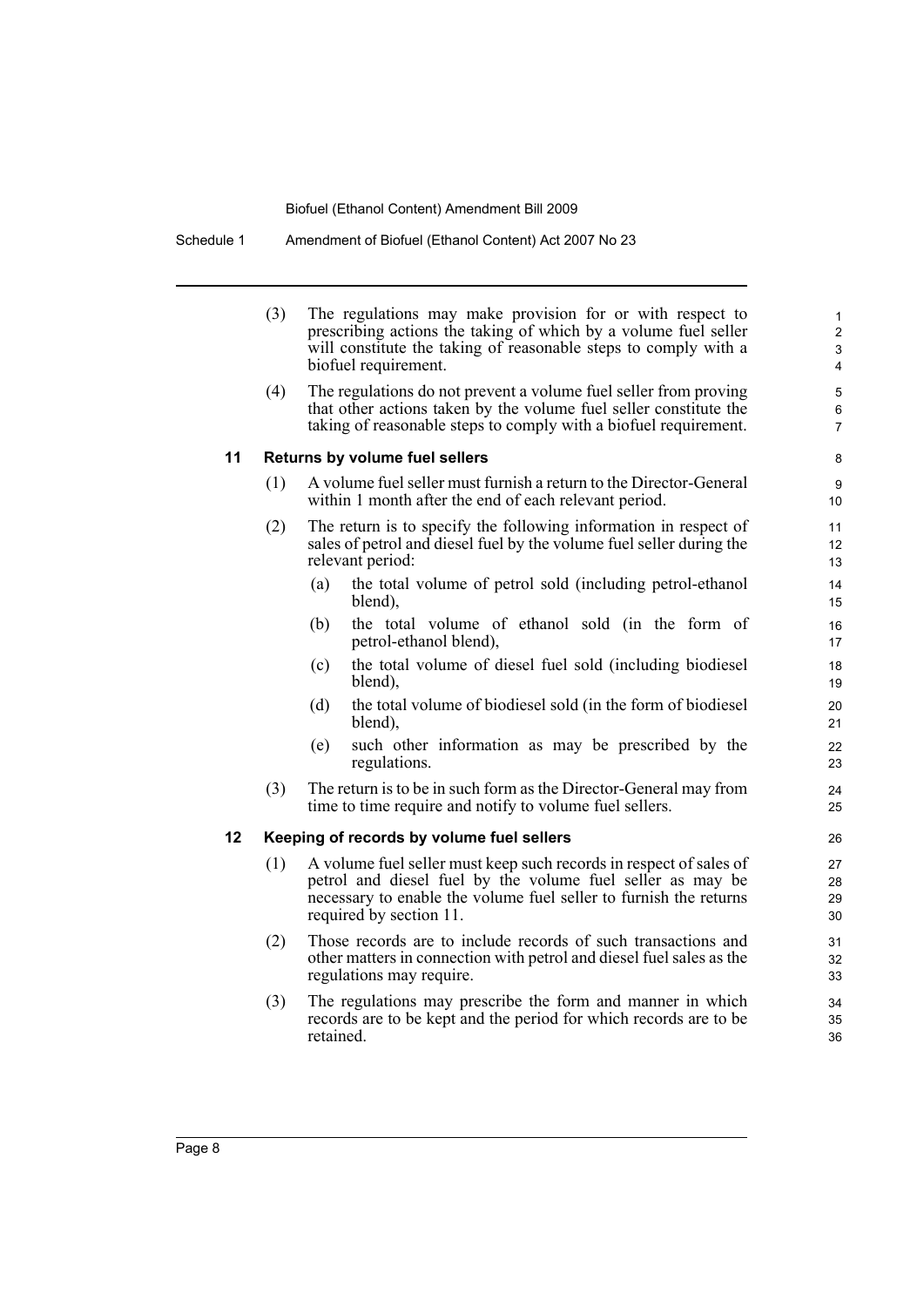#### Amendment of Biofuel (Ethanol Content) Act 2007 No 23 Schedule 1

| 13 |     | Offence-failure to furnish returns or keep records                                                                                                                                                                                                                                                          | 1                                                                  |
|----|-----|-------------------------------------------------------------------------------------------------------------------------------------------------------------------------------------------------------------------------------------------------------------------------------------------------------------|--------------------------------------------------------------------|
|    | (1) | A person who fails to furnish a return in compliance with<br>section 11 or who in purported compliance with that section<br>furnishes a return containing information that the person knows<br>(or ought reasonably to know) is false or misleading in a material<br>particular is guilty of an offence.    | $\overline{c}$<br>3<br>$\overline{\mathbf{4}}$<br>$\mathbf 5$<br>6 |
|    |     | Maximum penalty:                                                                                                                                                                                                                                                                                            | $\overline{7}$                                                     |
|    |     | in the case of a first offence—100 penalty units, or<br>(a)                                                                                                                                                                                                                                                 | 8                                                                  |
|    |     | (b)<br>in the case of a second or subsequent offence— $1,000$<br>penalty units.                                                                                                                                                                                                                             | $\boldsymbol{9}$<br>10                                             |
|    | (2) | A person who fails to keep and retain records in compliance with<br>section 12 or who in purported compliance with that section<br>makes a record containing information that the person knows (or<br>ought reasonably to know) is false or misleading in a material<br>particular is guilty of an offence. | 11<br>12<br>13<br>14<br>15                                         |
|    |     | Maximum penalty:                                                                                                                                                                                                                                                                                            | 16                                                                 |
|    |     | in the case of a first offence—100 penalty units, or<br>(a)                                                                                                                                                                                                                                                 | 17                                                                 |
|    |     | (b)<br>in the case of a second or subsequent offence— $1,000$<br>penalty units.                                                                                                                                                                                                                             | 18<br>19                                                           |
|    | (3) | It is a defence to a prosecution for a failure to keep and retain<br>records in compliance with section 12 if the defendant proves that<br>the defendant had a reasonable excuse for the failure.                                                                                                           | 20<br>21<br>22                                                     |
| 14 |     | <b>Compliance reporting by Minister</b>                                                                                                                                                                                                                                                                     | 23                                                                 |
|    | (1) | The Minister may from time to time publish information about<br>compliance with the requirements of this Act by volume fuel<br>sellers.                                                                                                                                                                     | 24<br>25<br>26                                                     |
|    | (2) | Without limiting this section, the Minister may publish the names<br>of volume fuel sellers who fail to comply with any provision of<br>this Act, together with information about the nature and extent of<br>any such failure.                                                                             | 27<br>28<br>29<br>30                                               |
|    | (3) | Information published under this section can include a copy of<br>any return furnished under this Act by a volume fuel seller.                                                                                                                                                                              | 31<br>32                                                           |
|    | (4) | The regulations can prohibit the publication under this section of<br>specified information or information of a specified kind, for the<br>purpose of protecting the confidentiality of the information.                                                                                                    | 33<br>34<br>35                                                     |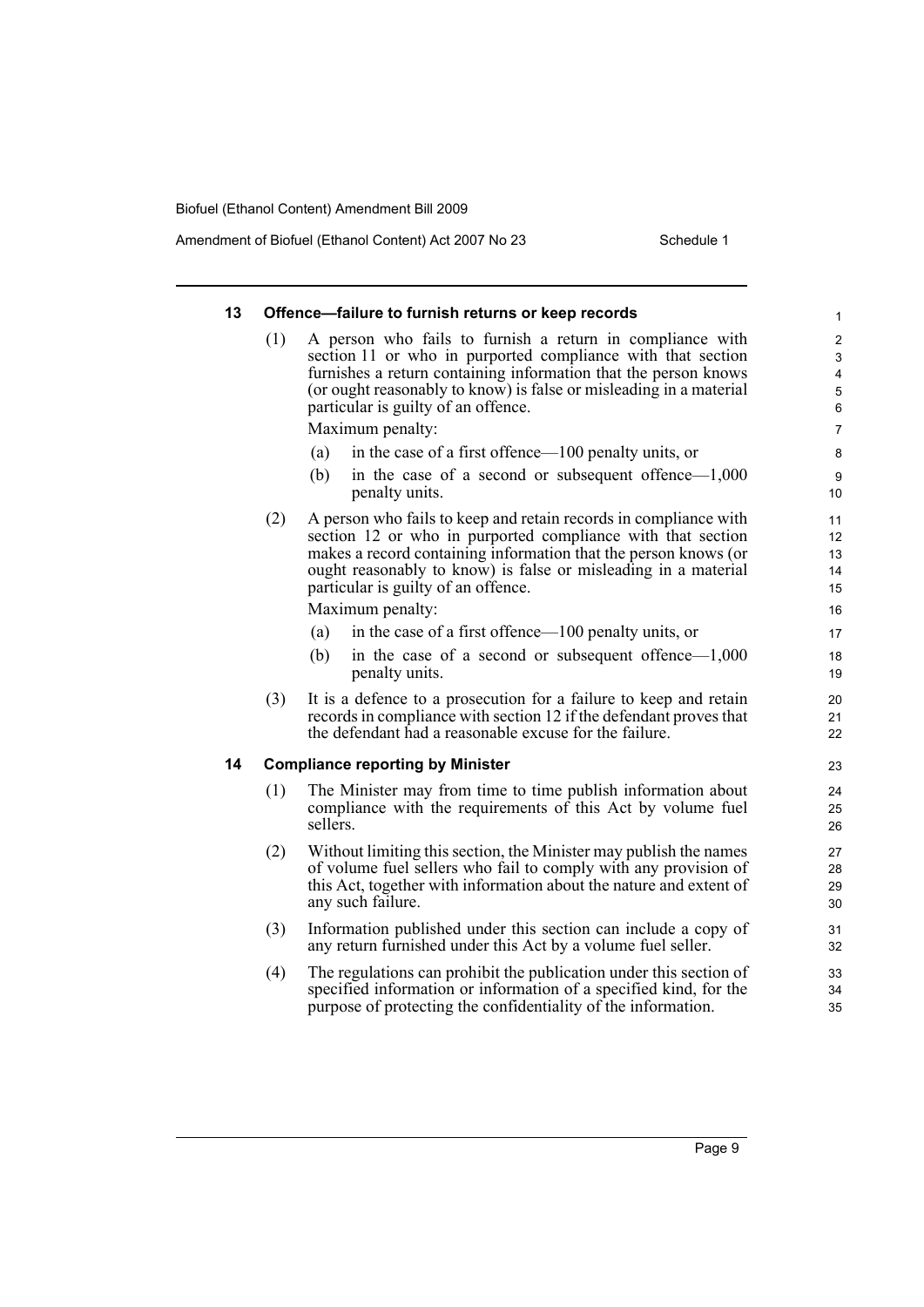#### **15 Exemptions from minimum biofuel requirements**

- The Minister may by order in writing exempt a specified person from compliance with a minimum biofuel requirement if the Minister is satisfied that:
	- (a) compliance by the person with the requirement is uneconomic because of the price at which the person is reasonably able to obtain ethanol or biodiesel, or

- (b) circumstances exist that are prescribed by the regulations as justifying exempting the person from compliance with the requirement.
- (2) The Minister is not to grant an exemption without first referring the proposed exemption to the Expert Panel for advice and considering the advice of the Expert Panel on the proposed exemption.
- (3) An exemption can be granted subject to conditions.
- (4) An exemption can be granted as a partial exemption specifying a percentage that is less than the minimum ethanol percentage or minimum biodiesel percentage applicable under section 6 or 7 (with the result that the relevant section then applies to require that the volume of petrol or diesel fuel sold by the volume fuel seller during a relevant period covered by the exemption is not less than that specified percentage of the total volume of all petrol or diesel fuel sold by the volume fuel seller during the relevant period).
- (5) An exemption that is granted for a specified period remains in force for that period.
- (6) An exemption that is not granted for a specified period remains in force until it is revoked. The Minister may revoke such an exemption at any time by notice in writing to the volume fuel seller concerned.

**Note.** An exemption from compliance with a minimum biofuel requirement does not affect the obligation to comply with section 11 (Returns by volume fuel sellers) or 12 (Keeping of records by volume fuel sellers).

#### **16 Business specific exemptions from E10 requirement**

- (1) The Minister may by order in writing grant an E10 exemption to:
	- (a) a person who sells petrol by retail in the course of carrying on a small business if the Minister is satisfied that limiting the sales by the small business of regular unleaded petrol to E10 would cause the business significant hardship, or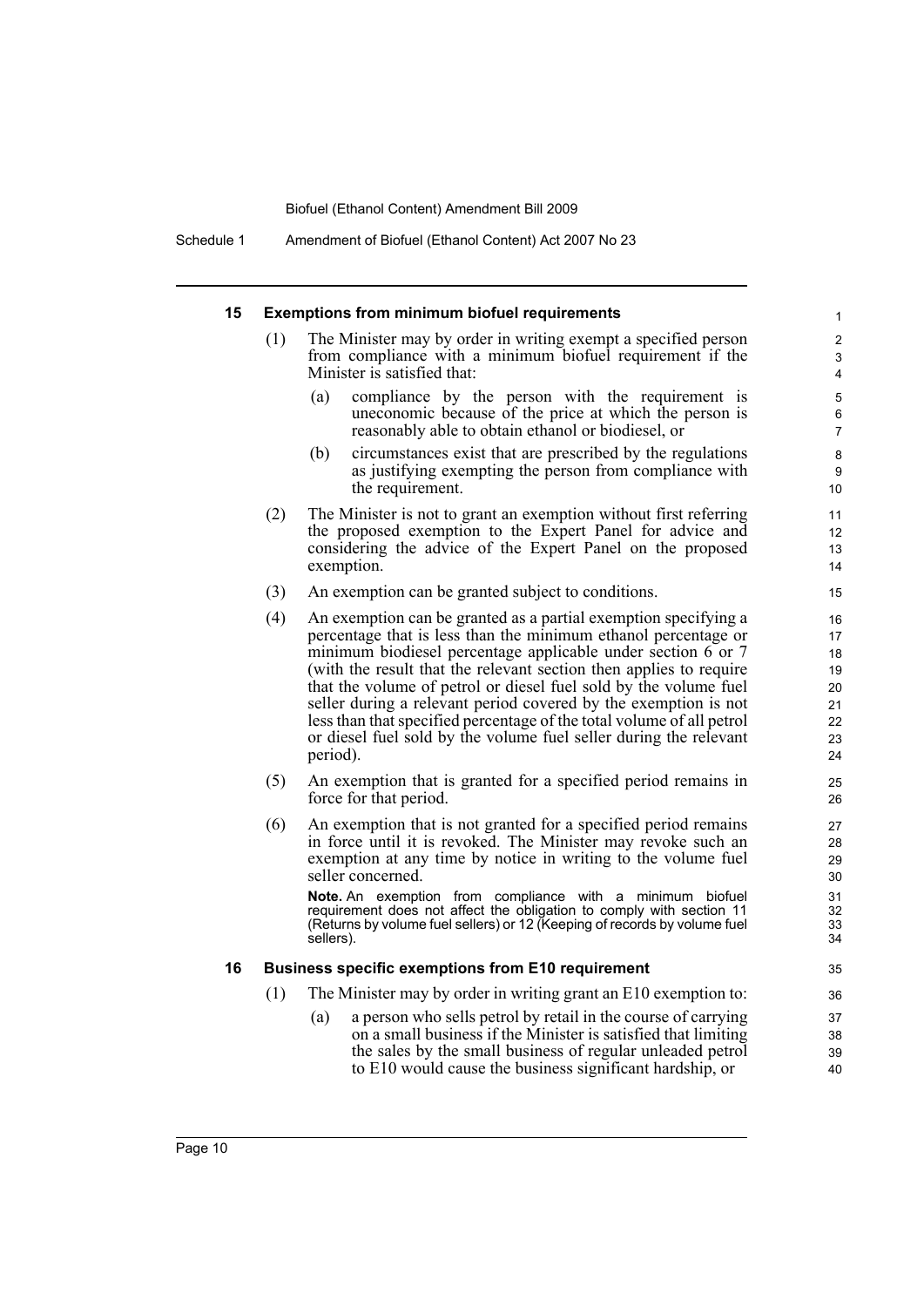#### Amendment of Biofuel (Ethanol Content) Act 2007 No 23 Schedule 1

|    |     | (b) | a person who sells petrol by retail in the course of carrying<br>on a business if the Minister is satisfied that the person<br>sells petrol wholly or predominantly for the fuelling of<br>vessels or watercraft (such as at a marina).                                                                                        | 1<br>$\overline{2}$<br>3<br>4 |
|----|-----|-----|--------------------------------------------------------------------------------------------------------------------------------------------------------------------------------------------------------------------------------------------------------------------------------------------------------------------------------|-------------------------------|
|    | (2) |     | An E10 exemption entitles the person to be sold regular unleaded<br>petrol that is not E10 and, accordingly, a primary wholesaler does<br>not commit an offence under section 8 by selling regular<br>unleaded petrol that is not E10 to the holder of an E10 exemption<br>in accordance with any conditions of the exemption. | 5<br>6<br>7<br>8<br>9         |
|    | (3) |     | The Minister is not to grant an exemption without first referring<br>the proposed exemption to the Expert Panel for advice and<br>considering the advice of the Expert Panel on the proposed<br>exemption.                                                                                                                     | 10<br>11<br>12<br>13          |
|    | (4) |     | An exemption from the E10 requirement can be granted subject<br>to conditions.                                                                                                                                                                                                                                                 | 14<br>15                      |
|    | (5) |     | An exemption from the E10 requirement that is granted for a<br>specified period remains in force for that period.                                                                                                                                                                                                              | 16<br>17                      |
|    | (6) |     | An exemption from the E10 requirement that is not granted for a<br>specified period remains in force until it is revoked. The Minister<br>may revoke such an exemption at any time by notice in writing to<br>the person concerned.                                                                                            | 18<br>19<br>20<br>21          |
|    | (7) |     | In this section, a <b>small business</b> means a business that has less<br>than 20 employees.                                                                                                                                                                                                                                  | 22<br>23                      |
| 17 |     |     | <b>Suspension of minimum biofuel requirements</b>                                                                                                                                                                                                                                                                              | 24                            |
|    | (1) |     | The Minister may by order published in the Gazette suspend the<br>operation of a minimum biofuel requirement if satisfied that<br>compliance with that requirement:                                                                                                                                                            | 25<br>26<br>27                |
|    |     | (a) | is uneconomic as a result of the price at which volume fuel<br>sellers are reasonably able to obtain ethanol or biodiesel or<br>industry-wide<br>ethanol<br>or biodiesel<br>shortages,<br>as<br>appropriate, or                                                                                                                | 28<br>29<br>30<br>31          |
|    |     | (b) | may result in a risk to public health or safety, or                                                                                                                                                                                                                                                                            | 32                            |
|    |     | (c) | may have an adverse effect on the retail price of petrol or<br>diesel fuel for motorists, or                                                                                                                                                                                                                                   | 33<br>34                      |
|    |     | (d) | should be suspended for some other extraordinary reason.                                                                                                                                                                                                                                                                       | 35                            |
|    | (2) |     | The Minister is not to suspend the operation of a minimum<br>biofuel requirement without first referring the proposed<br>suspension to the Expert Panel for advice and considering the<br>advice of the Expert Panel on the proposed suspension.                                                                               | 36<br>37<br>38<br>39          |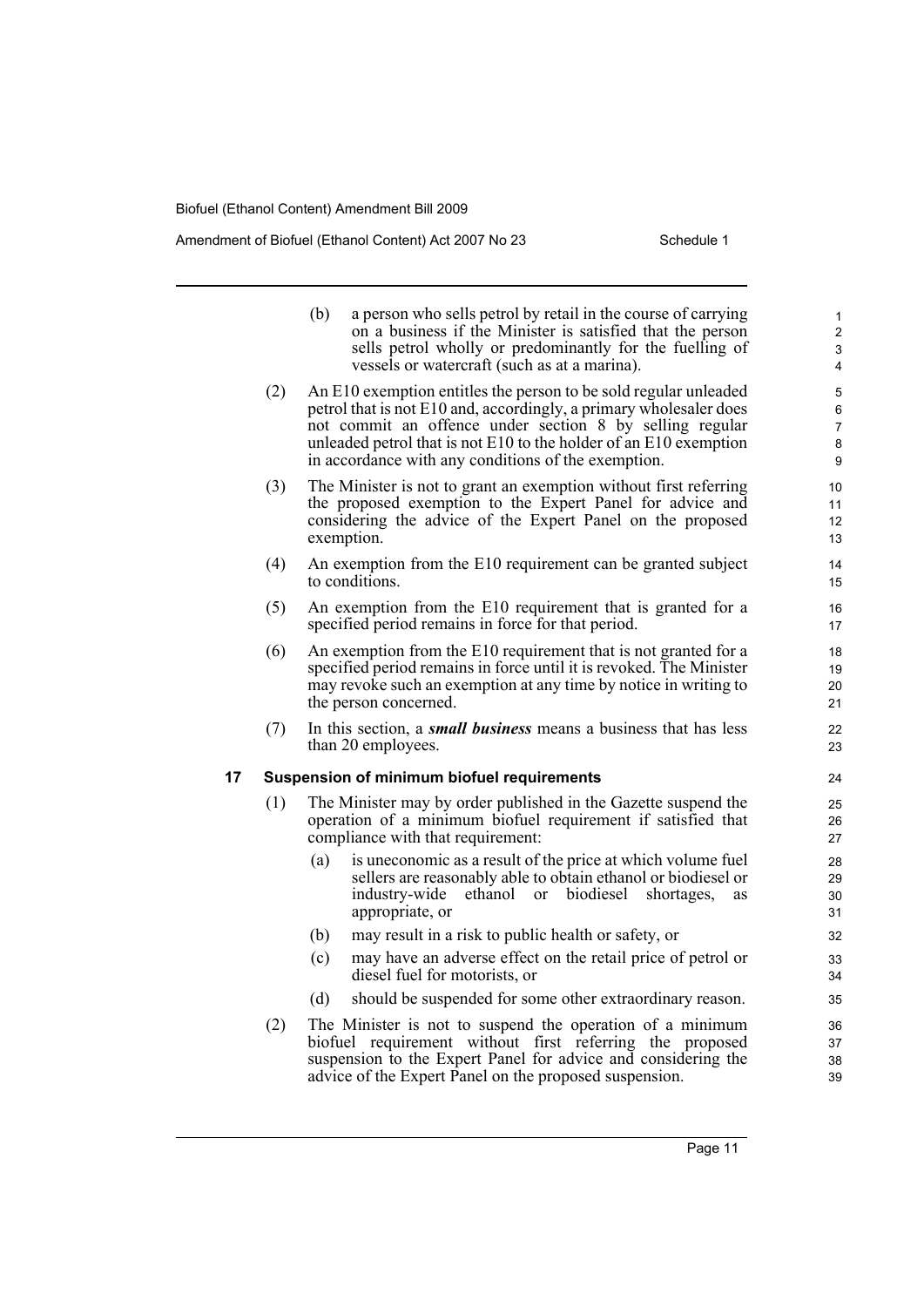|        | (3) | A suspension can be granted as a partial suspension specifying a<br>percentage that is less than the minimum ethanol percentage or<br>minimum biodiesel percentage applicable under section 6 or 7<br>(with the result that the relevant section then applies to require<br>that the volume of ethanol or biodiesel sold by a volume fuel<br>seller during a relevant period covered by the suspension is not<br>less than that specified percentage of the total volume of all petrol<br>or diesel fuel (as appropriate) sold by the volume fuel seller<br>during the relevant period). | 1<br>$\overline{\mathbf{c}}$<br>3<br>4<br>5<br>6<br>7<br>8<br>9 |
|--------|-----|------------------------------------------------------------------------------------------------------------------------------------------------------------------------------------------------------------------------------------------------------------------------------------------------------------------------------------------------------------------------------------------------------------------------------------------------------------------------------------------------------------------------------------------------------------------------------------------|-----------------------------------------------------------------|
|        | (4) | A suspension granted for a specified period remains in force for<br>that period.                                                                                                                                                                                                                                                                                                                                                                                                                                                                                                         | 10<br>11                                                        |
|        | (5) | A suspension that is not granted for a specified period (an<br><i>indefinite suspension</i> ) remains in force until it is revoked.                                                                                                                                                                                                                                                                                                                                                                                                                                                      | 12<br>13                                                        |
|        | (6) | The Minister must keep an indefinite suspension under periodic<br>review and must revoke the suspension when satisfied that<br>grounds for the suspension no longer exist. The Minister revokes<br>an indefinite suspension by notice in writing published in the<br>Gazette.<br>Note. The suspension of operation of section 6 or 7 does not affect the<br>obligation to comply with section 11 (Returns by volume fuel sellers)<br>or 12 (Keeping of records by volume fuel sellers).                                                                                                  | 14<br>15<br>16<br>17<br>18<br>19<br>20<br>21                    |
| $[14]$ |     | <b>Existing sections 14-28</b>                                                                                                                                                                                                                                                                                                                                                                                                                                                                                                                                                           | 22                                                              |
|        |     | Renumber as sections 18–32.                                                                                                                                                                                                                                                                                                                                                                                                                                                                                                                                                              | 23                                                              |
| [15]   |     | Section 19 Power of investigator to obtain information, records and<br>evidence (as renumbered by Schedule 1 [14])                                                                                                                                                                                                                                                                                                                                                                                                                                                                       | 24<br>25                                                        |
|        |     | Omit "primary wholesaler" from section 19 (2) (a).                                                                                                                                                                                                                                                                                                                                                                                                                                                                                                                                       | 26                                                              |
|        |     | Insert instead "volume fuel seller".                                                                                                                                                                                                                                                                                                                                                                                                                                                                                                                                                     | 27                                                              |
| [16]   |     | Section 19 (2) (b) (as renumbered by Schedule 1 [14])                                                                                                                                                                                                                                                                                                                                                                                                                                                                                                                                    | 28                                                              |
|        |     | Omit "petrol by a primary wholesaler".                                                                                                                                                                                                                                                                                                                                                                                                                                                                                                                                                   | 29                                                              |
|        |     | Insert instead "petrol or diesel fuel by a volume fuel seller".                                                                                                                                                                                                                                                                                                                                                                                                                                                                                                                          | 30                                                              |
| [17]   |     | Section 20 Powers of investigators (as renumbered by Schedule 1 [14])                                                                                                                                                                                                                                                                                                                                                                                                                                                                                                                    | 31                                                              |
|        |     | Omit "primary wholesaler" from section $20(2)(a)$ .                                                                                                                                                                                                                                                                                                                                                                                                                                                                                                                                      | 32                                                              |
|        |     | Insert instead "volume fuel seller".                                                                                                                                                                                                                                                                                                                                                                                                                                                                                                                                                     | 33                                                              |
| $[18]$ |     | Section 20 (2) (b) (as renumbered by Schedule 1 [14])                                                                                                                                                                                                                                                                                                                                                                                                                                                                                                                                    | 34                                                              |
|        |     | Omit "petrol by a primary wholesaler".                                                                                                                                                                                                                                                                                                                                                                                                                                                                                                                                                   | 35                                                              |
|        |     | Insert instead "petrol or diesel fuel by a volume fuel seller".                                                                                                                                                                                                                                                                                                                                                                                                                                                                                                                          | 36                                                              |
|        |     |                                                                                                                                                                                                                                                                                                                                                                                                                                                                                                                                                                                          |                                                                 |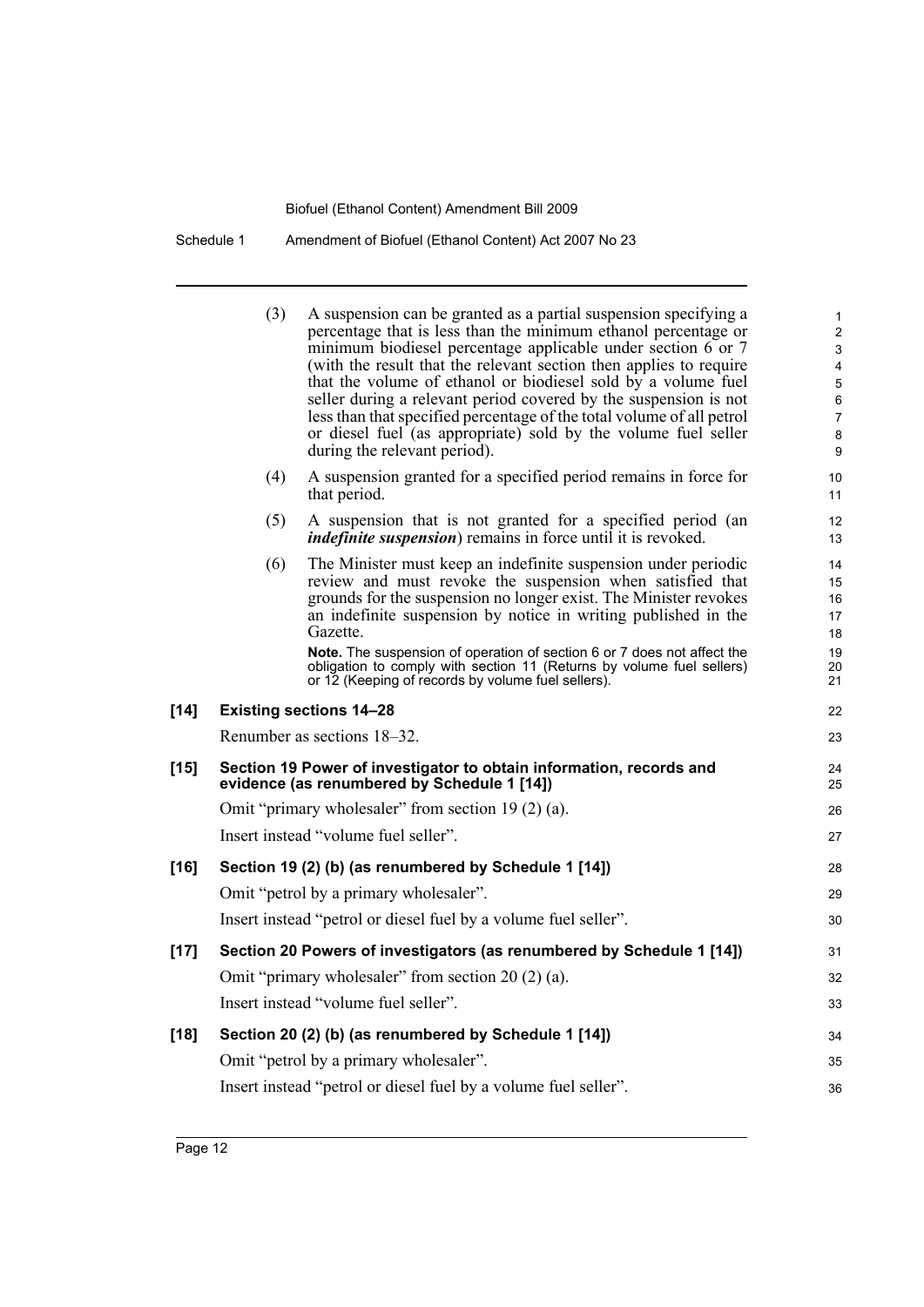Amendment of Biofuel (Ethanol Content) Act 2007 No 23

| Schedule 1 |  |
|------------|--|
|            |  |
|            |  |

| [19] |    |                         | Section 20 (3) (a) and (c) (as renumbered by Schedule 1 [14])                                                                                                                                                                                                   | 1                          |
|------|----|-------------------------|-----------------------------------------------------------------------------------------------------------------------------------------------------------------------------------------------------------------------------------------------------------------|----------------------------|
|      |    |                         | Insert "or diesel fuel" after "petrol" wherever occurring.                                                                                                                                                                                                      | $\overline{2}$             |
| [20] |    | <b>Schedule 1 [14])</b> | Section 23 Registration of volume fuel sellers (as renumbered by                                                                                                                                                                                                | 3<br>4                     |
|      |    |                         | Omit "primary wholesalers" wherever occurring in section 23 (1) and (2).                                                                                                                                                                                        | 5                          |
|      |    |                         | Insert instead "volume fuel sellers".                                                                                                                                                                                                                           | 6                          |
| [21] |    |                         | Section 23 (2) (e) (as renumbered by Schedule 1 [14])                                                                                                                                                                                                           | 7                          |
|      |    |                         | Omit "primary wholesaler". Insert instead "volume fuel seller".                                                                                                                                                                                                 | 8                          |
| [22] |    |                         | Section 24 (as renumbered by Schedule 1 [14])                                                                                                                                                                                                                   | 9                          |
|      |    |                         | Omit the section. Insert instead:                                                                                                                                                                                                                               | 10                         |
|      | 24 |                         | <b>Expert Panel</b>                                                                                                                                                                                                                                             | 11                         |
|      |    | (1)                     | An Expert Panel is established consisting of the following as<br>members of the Expert Panel:                                                                                                                                                                   | 12<br>13                   |
|      |    |                         | the Department heads of the Department of Lands,<br>(a)<br>the Department of State and Regional Development,<br>the Department of Primary Industries, the Department of<br>Environment and Climate Change and the Department of<br>Commerce, or their nominees, | 14<br>15<br>16<br>17<br>18 |
|      |    |                         | the Secretary of the Treasury or the Secretary's nominee.<br>(b)                                                                                                                                                                                                | 19                         |
|      |    | (2)                     | The Director-General of the Department of Lands or that<br>Director-General's nominee is to chair the Expert Panel.                                                                                                                                             | 20<br>21                   |
|      |    | (3)                     | The function of the Expert Panel is to provide advice to the<br>Minister on:                                                                                                                                                                                    | 22<br>23                   |
|      |    |                         | any proposal referred to the Panel by the Minister for the<br>(a)<br>granting of an exemption from, or the suspension of, the<br>operation of a minimum biofuel requirement, and                                                                                | 24<br>25<br>26             |
|      |    |                         | any proposal referred to the Panel by the Minister for the<br>(b)<br>start date of a regulation under section $8(2)$ , and                                                                                                                                      | 27<br>28                   |
|      |    |                         | such other matters in connection with the operation of this<br>(c)<br>Act as may be referred to the Expert Panel by the Minister.                                                                                                                               | 29<br>30                   |
|      |    | (4)                     | The Minister can issue guidelines to the Expert Panel from time<br>to time as to:                                                                                                                                                                               | 31<br>32                   |
|      |    |                         | the matters that are relevant for the purpose of determining<br>(a)<br>whether grounds exist for the grant of an exemption from<br>or suspension of the operation of a minimum biofuel<br>requirement, and                                                      | 33<br>34<br>35<br>36       |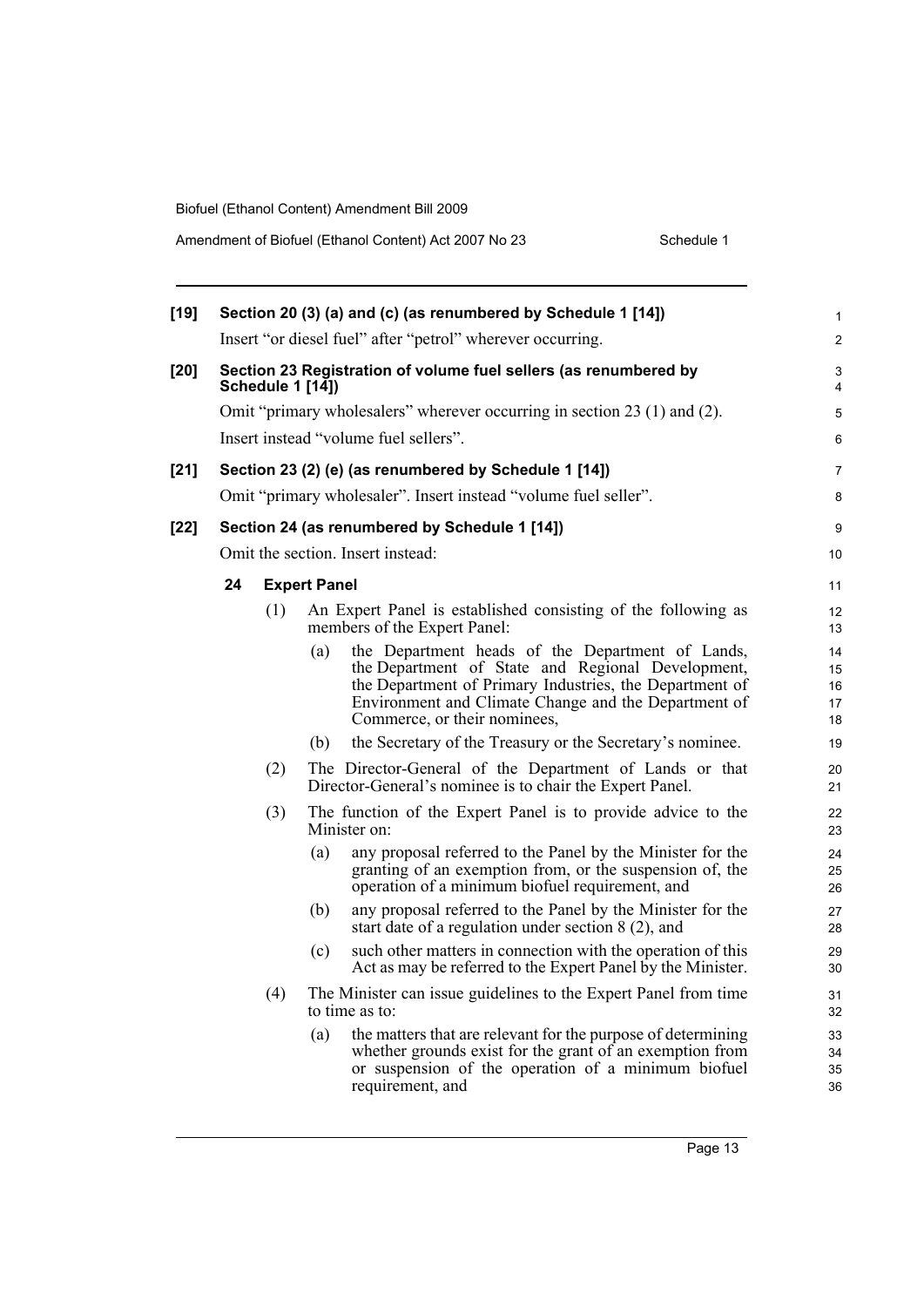|        | Schedule 1        | Amendment of Biofuel (Ethanol Content) Act 2007 No 23                                                                               |
|--------|-------------------|-------------------------------------------------------------------------------------------------------------------------------------|
|        |                   | (b)<br>such other matters in connection with the operation of this<br>Act as may be referred to the Expert Panel by the Minister.   |
| $[23]$ |                   | Section 26 Liability (as renumbered by Schedule 1 [14])                                                                             |
|        |                   | Insert "or the biodiesel content of diesel fuel supplied by diesel fuel suppliers"<br>after "suppliers" in section 26 (1) (c).      |
| $[24]$ | Schedule 1 [14])  | Section 26 (2), definition of "the State" (as renumbered by                                                                         |
|        |                   | Omit "section 14". Insert instead "section 18".                                                                                     |
| $[25]$ |                   | Section 31 (as renumbered by Schedule 1 [14])                                                                                       |
|        |                   | Omit the section. Insert instead:                                                                                                   |
|        | 31                | <b>Delegation</b>                                                                                                                   |
|        |                   | The Minister may delegate the exercise of any function of the<br>Minister under this Act (other than this power of delegation) to:  |
|        |                   | any member of staff of the Department, or<br>(a)                                                                                    |
|        |                   | any person, or any class of persons, authorised for the<br>(b)<br>purposes of this section by the regulations.                      |
| $[26]$ | <b>Schedule 1</b> |                                                                                                                                     |
|        |                   | Insert after section 32 (as renumbered by Schedule 1 [14]):                                                                         |
|        | <b>Schedule 1</b> | Savings, transitional and other<br>provisions                                                                                       |
|        | Part 1            | General                                                                                                                             |
|        | 1                 | <b>Regulations</b>                                                                                                                  |
|        | (1)               | The regulations may contain provisions of a savings or<br>transitional nature consequent on the enactment of the following<br>Acts: |
|        |                   |                                                                                                                                     |

1 2

3 4 5

19 20

21

*Biofuel (Ethanol Content) Amendment Act 2009*

(2) Any such provision may, if the regulations so provide, take effect from the date of assent to the Act concerned or a later date.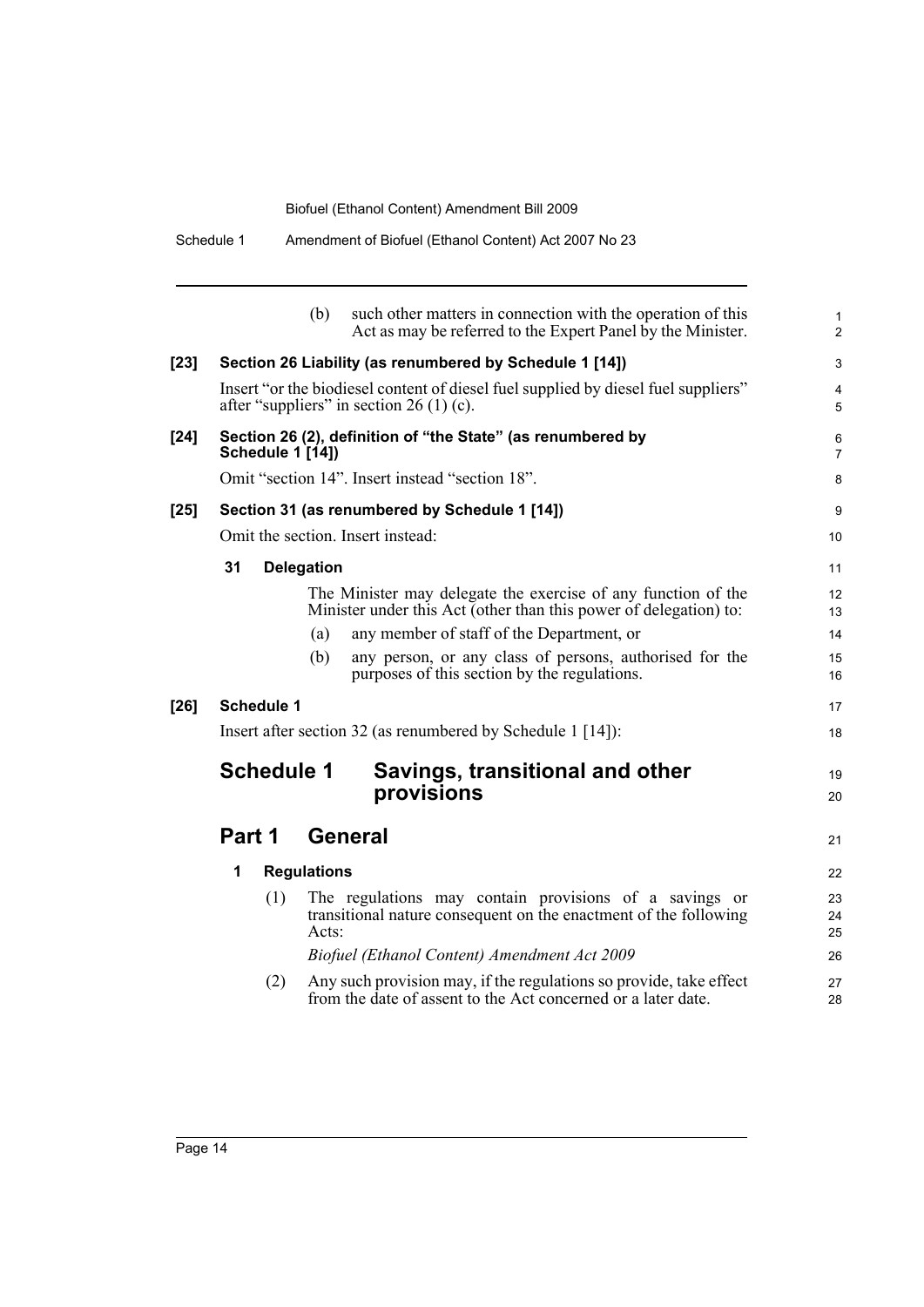|        |                                                                                       | (3)                                   | (a)<br>(b)                                                                                                | To the extent to which any such provision takes effect from a date<br>that is earlier than the date of its publication on the NSW<br>legislation website, the provision does not operate so as:<br>to affect, in a manner prejudicial to any person (other than<br>the State or an authority of the State), the rights of that<br>person existing before the date of its publication, or<br>to impose liabilities on any person (other than the State or<br>an authority of the State) in respect of anything done or<br>omitted to be done before the date of its publication. | $\mathbf{1}$<br>$\boldsymbol{2}$<br>$\mathfrak{S}$<br>$\overline{4}$<br>$\mathbf 5$<br>6<br>$\overline{7}$<br>8<br>9 |  |  |
|--------|---------------------------------------------------------------------------------------|---------------------------------------|-----------------------------------------------------------------------------------------------------------|---------------------------------------------------------------------------------------------------------------------------------------------------------------------------------------------------------------------------------------------------------------------------------------------------------------------------------------------------------------------------------------------------------------------------------------------------------------------------------------------------------------------------------------------------------------------------------|----------------------------------------------------------------------------------------------------------------------|--|--|
|        | Part 2<br>$\mathbf{2}$<br>3                                                           |                                       | Provisions consequent on enactment of<br><b>Biofuel (Ethanol Content) Amendment Act</b><br>2009           |                                                                                                                                                                                                                                                                                                                                                                                                                                                                                                                                                                                 |                                                                                                                      |  |  |
|        |                                                                                       |                                       | <b>Definition</b>                                                                                         |                                                                                                                                                                                                                                                                                                                                                                                                                                                                                                                                                                                 |                                                                                                                      |  |  |
|        |                                                                                       |                                       | In this Part:                                                                                             |                                                                                                                                                                                                                                                                                                                                                                                                                                                                                                                                                                                 |                                                                                                                      |  |  |
|        |                                                                                       |                                       | Act 2009.                                                                                                 | amending Act means the Biofuel (Ethanol Content) Amendment                                                                                                                                                                                                                                                                                                                                                                                                                                                                                                                      | 15<br>16                                                                                                             |  |  |
|        | First relevant period for major retailers and sellers of diesel fuel<br>and biodiesel |                                       |                                                                                                           |                                                                                                                                                                                                                                                                                                                                                                                                                                                                                                                                                                                 | 17<br>18                                                                                                             |  |  |
|        |                                                                                       |                                       | The first relevant period to which section 11 (as inserted by the<br>amending Act) applies in respect of: |                                                                                                                                                                                                                                                                                                                                                                                                                                                                                                                                                                                 |                                                                                                                      |  |  |
|        |                                                                                       |                                       | (a)                                                                                                       | sales of petrol and petrol-ethanol blend by a major retailer,<br>and                                                                                                                                                                                                                                                                                                                                                                                                                                                                                                            | 21<br>22                                                                                                             |  |  |
|        |                                                                                       |                                       | (b)                                                                                                       | sales of diesel fuel and biodiesel blend by a volume fuel<br>seller,                                                                                                                                                                                                                                                                                                                                                                                                                                                                                                            | 23<br>24                                                                                                             |  |  |
|        |                                                                                       |                                       |                                                                                                           | is the first relevant period to start on or after the commencement<br>of Schedule 1 [13] to the amending Act.                                                                                                                                                                                                                                                                                                                                                                                                                                                                   | 25<br>26                                                                                                             |  |  |
| $[27]$ | The whole Act (other than section 24 (as substituted by Schedule 1 [22]))             |                                       |                                                                                                           |                                                                                                                                                                                                                                                                                                                                                                                                                                                                                                                                                                                 |                                                                                                                      |  |  |
|        | Omit "Department of State and Regional Development" wherever occurring.               |                                       |                                                                                                           |                                                                                                                                                                                                                                                                                                                                                                                                                                                                                                                                                                                 |                                                                                                                      |  |  |
|        |                                                                                       | Insert instead "Department of Lands". |                                                                                                           |                                                                                                                                                                                                                                                                                                                                                                                                                                                                                                                                                                                 |                                                                                                                      |  |  |
|        |                                                                                       |                                       |                                                                                                           |                                                                                                                                                                                                                                                                                                                                                                                                                                                                                                                                                                                 |                                                                                                                      |  |  |